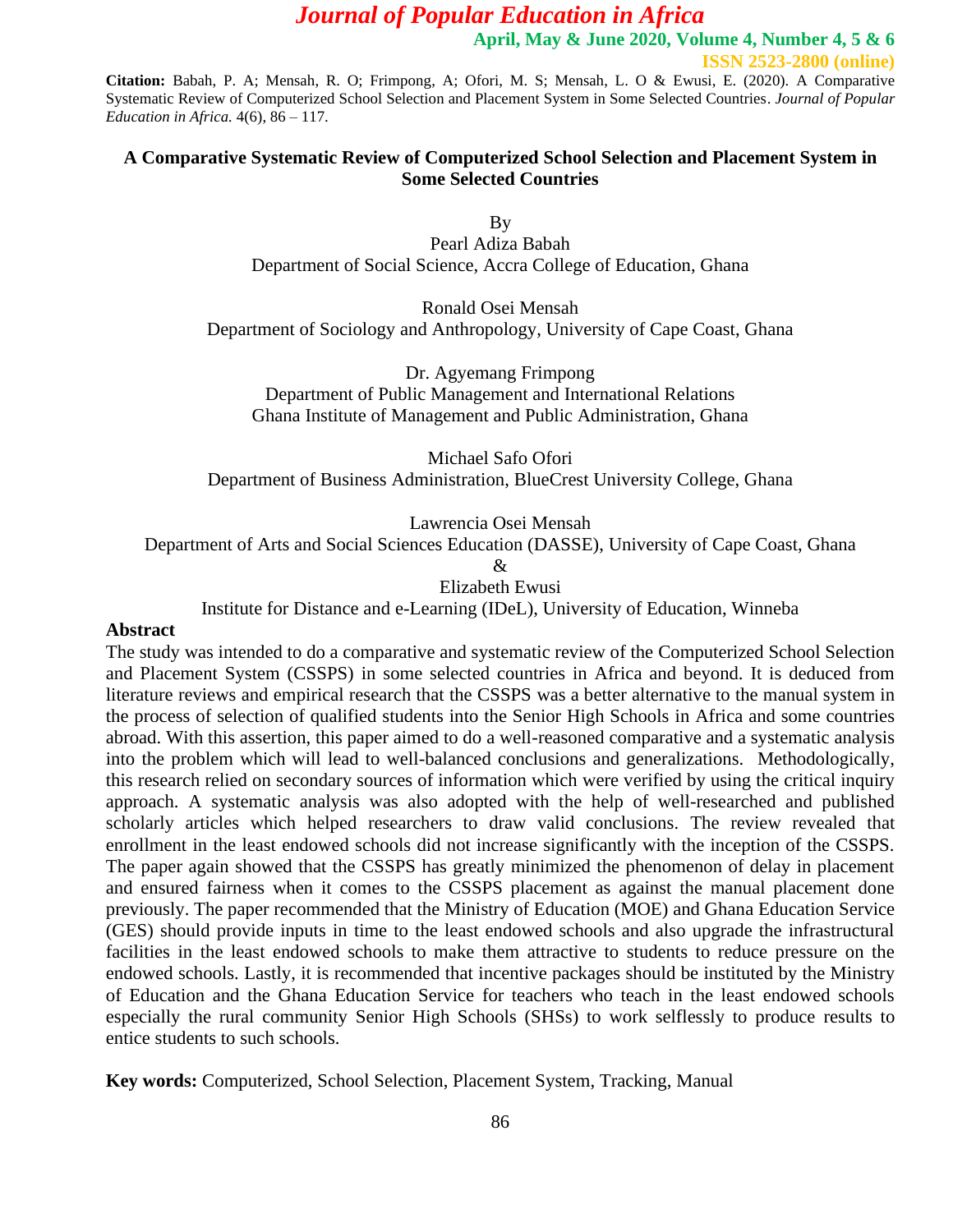**April, May & June 2020, Volume 4, Number 4, 5 & 6**

**ISSN 2523-2800 (online)**

**Citation:** Babah, P. A; Mensah, R. O; Frimpong, A; Ofori, M. S; Mensah, L. O & Ewusi, E. (2020). A Comparative Systematic Review of Computerized School Selection and Placement System in Some Selected Countries. *Journal of Popular Education in Africa.* 4(6), 86 – 117.

### **A Comparative Systematic Review of Computerized School Selection and Placement System in Some Selected Countries**

By

## Pearl Adiza Babah, Ronald Osei Mensah, Dr. Agyemang Frimpong, Michael Safo Ofori, Lawrencia Osei Mensah and Elizabeth Ewusi

#### **Introduction**

Before the inception of the Junior Secondary School (JSS) and the Basic Certificate Examination (BECE) as the entry assessment procedure for placement of qualified students into the second cycle institutions, the Common Entrance Examination (CEE) was the assessment medium for qualification into the second cycle schools (that is present-day Senior High Schools). The Common Entrance Examination consisted of four (4) battery subject examination papers which were written in one day. The examinable areas were; English composition, English comprehension, grammar and summary, mathematics, and general paper. A total of 400 marks were involved. Apart from the general 50% pass total of two hundred (200) scores, individual schools set their standard cut- off points for qualification and placement into such so-called endowed schools. Some of such cut off marks were as high as 300 and 350 out of a total of 400 marks. This created inequitable access to secondary education. The 1987 education reforms introduced, the Basic Education Certificate Examination (BECE) as the entry medium into second cycle institutions.

Again, apart from the legal aggregate of 30 as the cut-off aggregate for entry into Senior High School in Ghana, individual endowed schools established their special qualification and placement standards which ranged from the terminology of "six-ones" and "nine-ones". This phenomenon again created anxiety among parents and unequal access to endowed schools to the detriments of the less endowed schools and especially the Senior High Schools (SHSs) situated in the rural areas and less accessible areas. The process of selection and placement with reference to the Common Entrance and the Basic Education Certificate Examination (BECE) were manual. The Manual System of Selection and Placement (MSSP) was cumbersome and characterized by a myriad of problems. The most prominent problems that were associated with the manual system were allegations of bribery, corruption, and favouritism. There were issues of imbalances in the enrolment and quality of students admitted. The Education Review Report (2002), noted that whereas a few well-endowed schools were over-enrolled, the community-based schools were unable to attract students. According to the Education Review Report (2002), over seventy-five (75) Senior Secondary Schools had enrolment less than hundred (100) students as in 2002 and the well-endowed schools succeeded in admitting only the cream of candidates thereby widening the gap between them and the least endowed schools.

In view of the myriad of problems that besotted the manual system of placement compelled the Ministry of Education and the Ghana Education Service to decide in 2003, to computerize the selection and placement of candidates into Senior Secondary Schools and Technical / Vocational Institutions in Ghana, hence the introduction of the Computerized School Selection and Placement System (CSSPS) in September 2005. In respect of the challenges associated with the manual system here in Ghana, hence, a comparative study of CSSPS in some selected countries. Now, authors would like to look at the existing gaps in the field of the study therefore the statement problem.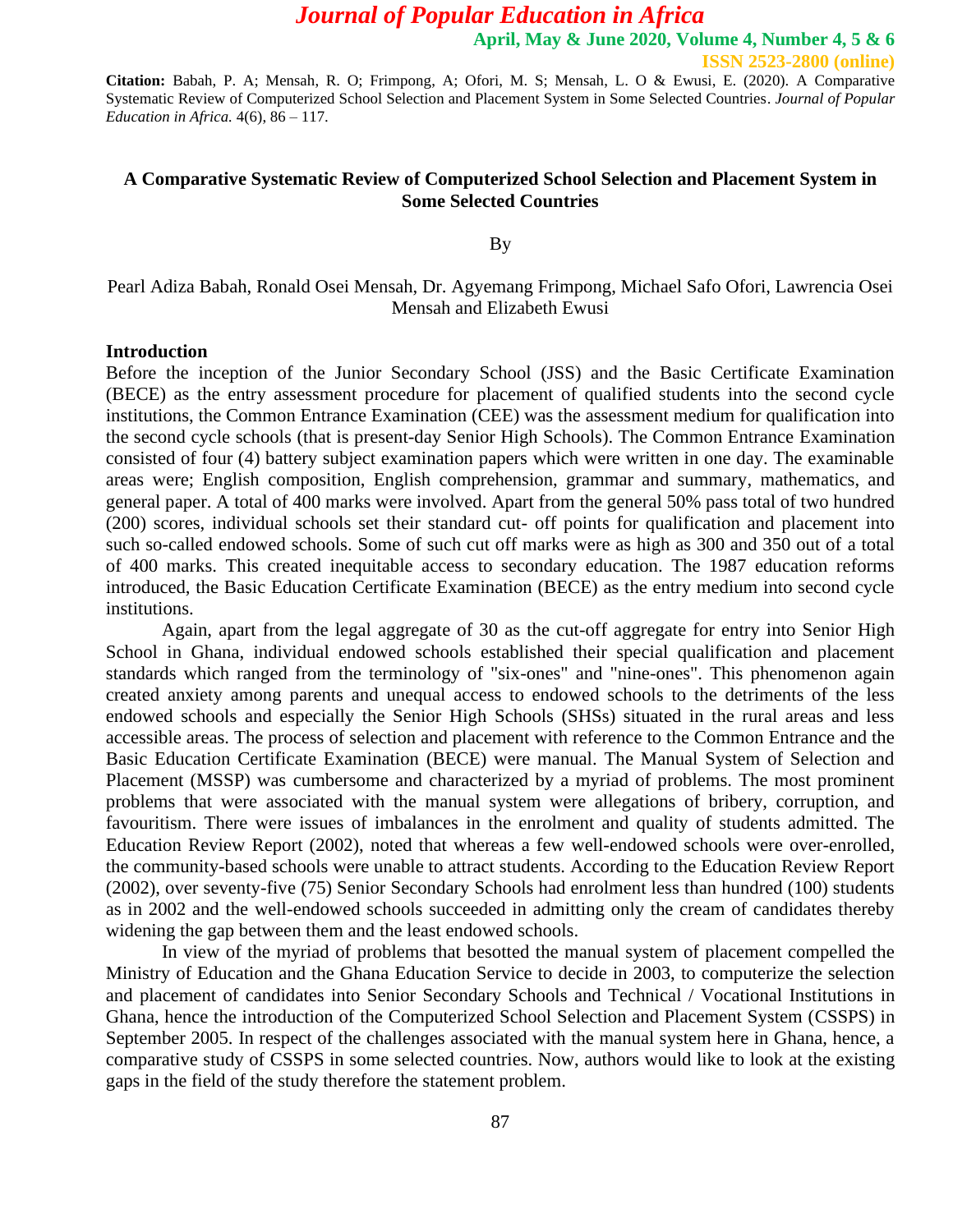**April, May & June 2020, Volume 4, Number 4, 5 & 6**

**ISSN 2523-2800 (online)**

**Citation:** Babah, P. A; Mensah, R. O; Frimpong, A; Ofori, M. S; Mensah, L. O & Ewusi, E. (2020). A Comparative Systematic Review of Computerized School Selection and Placement System in Some Selected Countries. *Journal of Popular Education in Africa.* 4(6), 86 – 117.

#### **Statement of the Problem**

Before the inception of the Computerized School Selection and Placement System (CSSPS), the selection and placement of students in second cycle institutions were mechanical and manual. The manual system was strenuous and delayed. It was also characterized by several defects and flaws such as misplacement of student registration cards/forms, wrong shading of index and code numbers by students and heads of Junior High Schools (JHSs), undue delay in admissions as well as the loss of admission letters. In addition, the manual system was highly receptive to human manipulation and intrigues such as bribery and corruption. Rich and influential parents used their financial influence to secure placement for their wards in good and well-endowed schools to the detriment of brilliant students from poor homes. Similarly, the influence and pressure from "old boys" and "old girls" associations, PTA officials, protocol admissions and greed by some heads of second cycle institutions plagued the admission procedures of the manual system.

Furthermore, before the introduction of the CSSPS innovation, heads of very good and endowed schools capriciously and independently set high personal cut- off grade points and admission standards to attract only the exceptionally good and talented students to the detriment of the less brilliant and rural setting students. Some parents have to travel from far places just to secure placement in a school for their wards. In view of all these challenges associated with the manual placement system, this paper, therefore, aims to make a comparative study of the Computerized School Selection and Placement System in some selected countries in order to draw a fair balance of the situation and deduce valid conclusions and make useful generalizations.

#### **Measurement and Evaluation as Selection and Placement Tools**

Measurement is the process of assigning numbers to individual members of a set of objects or persons for the purpose of indicating difference among them is the degree to which they possess the characteristics being measured (Ebel, 1972). The main theme of measurement is the quantification of attributes; hence it is void of value judgment. Test scores of a student constitute the measurement of his achievement. The test scores are therefore the quantification of the student's performance. Test scores assist educators in making decisions in terms of placement or grouping of students according to ability. Evaluation is a term that has no universally accepted definition (Tamakloe, Amedahe, & Atta, 2005). However, evaluation generally involves gathering information on a person, programme or process by trying to form value judgments about the effectiveness of what is being evaluated. Pagne (1997) explained that evaluation is a process by which qualitative and quantitative data are collected and processed to arrive at a judgment of value or worth of effectiveness. Evaluation is used to judge the worth, the goodness or shortcomings of a programme or system.

There are basically two forms of evaluation. These are formative and summative evaluation. Formative evaluation is diagnostic in nature and it leads to the identification of strengths and weaknesses of a programme or system as a whole. Summative evaluation refers to the evaluation made at the end of an instructional programme or course. It is done after students have been exposed to the entire content of a course of instruction in relation to the established objectives of the programme. Hence, it is also referred to as a terminal evaluation. The end of term, semester and year examinations that are conducted in the various educational institutions and settings are classical examples of summative evaluation processes. The Basic Education Certificate Examination (BECE), the General Certificate Examinations (GCE) and the West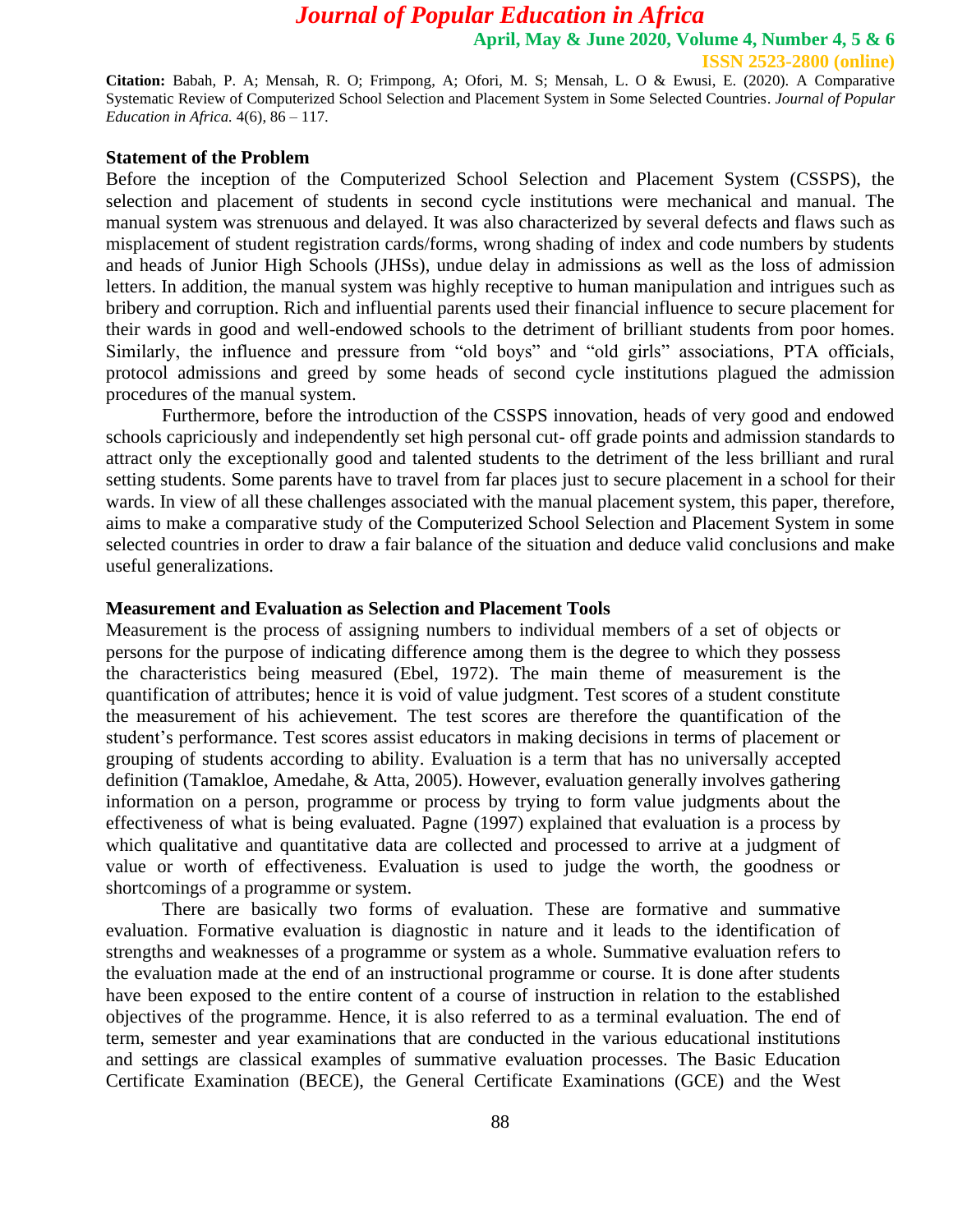**Citation:** Babah, P. A; Mensah, R. O; Frimpong, A; Ofori, M. S; Mensah, L. O & Ewusi, E. (2020). A Comparative Systematic Review of Computerized School Selection and Placement System in Some Selected Countries. *Journal of Popular Education in Africa.* 4(6), 86 – 117.

African Senior Secondary School Examination (WASSCE), administered by the West African Examination Council (WAEC) are all forms of summative evaluation.

Summative or terminal evaluation results are used to make important educational decisions. In the first place, outcomes or results of the summative evaluation are used to grade or certify students on successful completion of programmes and courses. Grading and certification at the end of the basic, secondary and tertiary education for the award of certificates, diplomas and degrees constitute typical summative evaluation functions in Ghana. Secondly, summative evaluation provides information for selection, promotion and placement of students in the school system. The concepts of formative and summative evaluation are both relevant to the present study. The formative evaluation aspect of the study involves the assessment of the CSSPS as to whether its performance at the time of the study makes it a better alternative to the manual system of selection and placement. The summative dimension of the study relates to the stakeholders' assessment of whether the CSSPS has achieved the objectives for which it was introduced.

#### **School Selection and Placement System in Selected Countries**

Employment and academic opportunities have become increasingly competitive since selection and placement are based on high academic qualification, performance, achievement and excellence. Added to this phenomenon is the constant increase in the number of students who seek to enter higher second cycle institutions from their respective levels of progress. Though the number of students entering the second cycle institutions progressively increases, there is little or no expansion in the infrastructure to accommodate them. Furthermore, the struggle for wellresourced and good schools has generated stiff competition among students for placement in such schools thus leading to excess demand for places in such schools. Some educational systems allow for open admissions, that is, students are admitted into secondary institutions and programmes of their choice provided they have made the qualifying grade (that is, the open admission policy of the USA, government). However, the struggle for good, well-resourced and first-class schools coupled with an excess of qualified students over the existing vacancies, has resulted in the formulation of common competitive examinations conducted for the students and the examination scores are used to select and place students in their chosen schools and programmes. Apart from the common examinations, various countries add other procedures and criteria for the selection systems hence, school selection and placement procedures in some selected countries are discussed in the sections following.

#### **School Selection and Placement System in the USA**

In the USA, a high level of achievement at a high-quality school is the gateway to an economic and professional opportunity. A high level of educational attainment also means credentials in terms of degrees, diplomas and certificates, a kind of educational seal of approval in the American society. Yet in the USA, high educational achievement is far readily available to some kind of people than others. Hearns (1984) noted that despite the American idea of equal educational opportunities, affluent whites tend to rise to the top in the educational system while poor minority students tend to sink to the bottom. This is largely due to the "Tracking" system practiced in American public schools. It is estimated that about 60% of elementary schools and about 80% of secondary schools in the USA use some form of tracking. (Hallinan,2003; Sadker & Sadker 2000).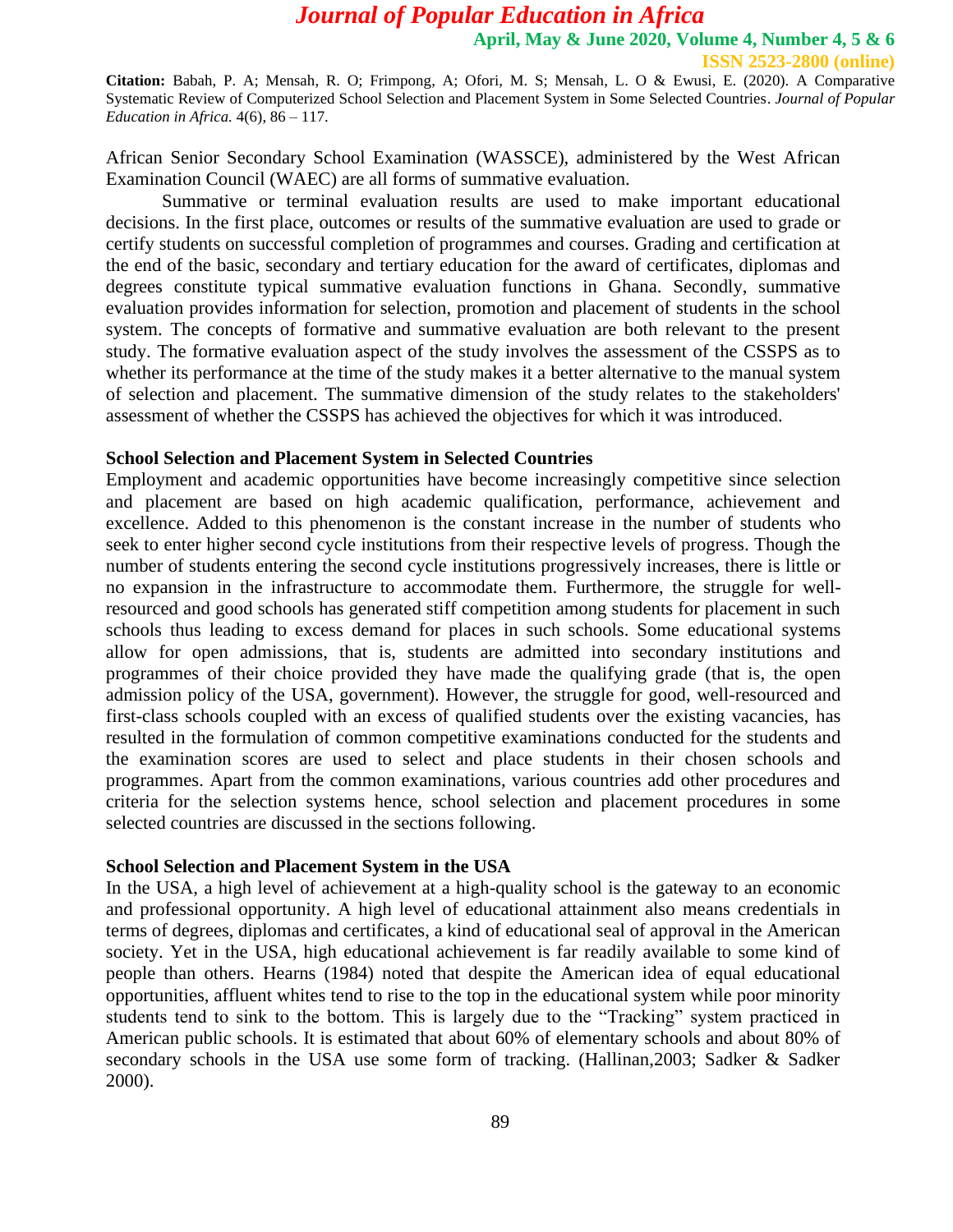**Citation:** Babah, P. A; Mensah, R. O; Frimpong, A; Ofori, M. S; Mensah, L. O & Ewusi, E. (2020). A Comparative Systematic Review of Computerized School Selection and Placement System in Some Selected Countries. *Journal of Popular Education in Africa.* 4(6), 86 – 117.

Tracking is the system of selecting and placing students in specific curriculum groups on the basis of test scores and other criteria and factors such as race, social class of parents and sex. Mensh & Mensh (1991) noted that students' performance on intelligence (IQ) tests is one of the most common criteria used for assignment to tracks. Sadker & Sadker (2000) explained tracking as a method of placing students according to their ability level into homogeneous classes or learning experiences. Through tracking, students are selected, grouped and placed in course programmes according to their perceived interests and academic abilities. Students of different abilities (that a r e low, middle, and high) are assigned "tracks" of courses and programmes (that is vocational, general college-bound and technical). The groups or classes thus become homogeneous groups of learning experiences. Once a student is placed in a particular class, it may be very difficult to move up from one track to another.

Through tracking, many low-income blacks, Hispanics, and Native Americans are channeled into the low status and low-quality courses. The rationale and justification for the process of tracking are that Blacks, Hispanics and Native Americans have a lesser academic ability as measured by test scores and teachers' opinions. Another major part of the rationale for tracking is that students learn better in homogeneous groups where everyone has the same level of talent or the same learning problems. Furthermore, many people believe that it is easier for students with similar skills and intellectual abilities to learn together in homogeneous classes. Educators following this belief, screen, sort and direct students into courses based on their abilities and as a result send them down different school paths thus profoundly shaping their future.

Recent research suggests that homogeneous groups are beneficial only to students at the very top of the performance hierarchy (Gamoran & Nestrad, 1990; Robinson, 1990). The few fortunate students in the highest hierarchy profit from a more stimulating classroom environment with better and more motivational teachers, smaller classes for management and at times more resources. A study in mathematics and science conducted by Oakes (1990) indicated that students in lower tracks tend to get less qualified teachers and less stimulating approaches to teaching, poorer quality books and learning materials. This gives students in the lower tracks little chance if any to take the courses needed for preparation. However, the gains to the fortunate students in higher tracks do not outweigh the damage done to the much larger number of students that have been assigned to less challenging programmes through tracking; hence tracking produces no net educational benefit. Yet it continues to be the most widely practiced mode of selection and placement of American students in public schools.

Some teachers believe tracking makes the instruction more manageable while others believed it is a terribly flawed system. Tracking is perhaps the greatest obstacle to equal opportunity in American schools. There are several serious drawbacks in using IQ tests for tracking due to problems associated with IQ tests. In the first place, IQ tests assess only a small range of mental abilities mainly verbal and mathematical skills. They gauge little or nothing of a person's creativity, flexibility, insights, ability to learn from context or skills in dealing with people. Given these limitations, it is not surprising that IQ scores do not correlate highly with success in life (Winn, 1985). Furthermore, IQ tests are biased against students with certain backgrounds and experiences (Neil & Medina, 1989). Apart from the tracking system in the U.S.A, some American States and Chartered schools employ the lottery system for selection and placement into Senior High Schools when the number of applications exceeds the available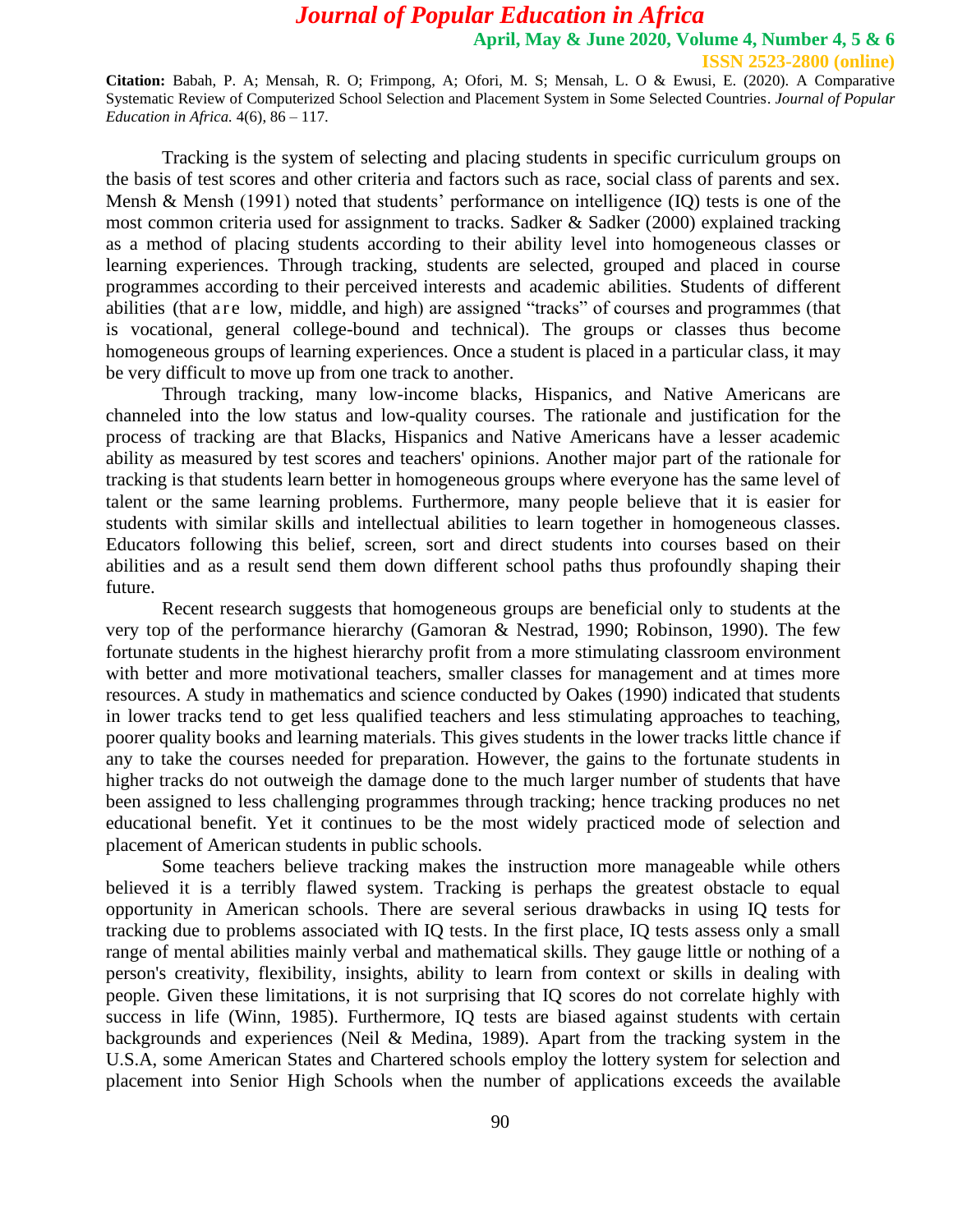**Citation:** Babah, P. A; Mensah, R. O; Frimpong, A; Ofori, M. S; Mensah, L. O & Ewusi, E. (2020). A Comparative Systematic Review of Computerized School Selection and Placement System in Some Selected Countries. *Journal of Popular Education in Africa.* 4(6), 86 – 117.

spaces. Tracking and differential access to higher education are evident in many nations around the world. Japan's educational system mandates equality in school funding and insists that all schools use the same textbooks. Nevertheless, only the more affluent Japanese can afford to send their children to "juku" or "Cram" schools. These afternoon schools prepare high school students for examinations that determine admission into prestigious colleges (Efron, 1997).

#### **School Selection and Placement System in Zimbabwe**

Zimbabwe's education system consists of seven (7) years of primary and six (6) years of secondary schooling. The seven (7) years of primary schooling culminate into four (4) nationallyset Grade 7 examinations in Mathematics, English, Shona or Ndebele and Content which is a combination of Science and Social Sciences. Students entering the first year of secondary school (grade 8) compete for places in the private, mission, day and boarding schools based on their grade 7 examination results as well as school-based interviews and placement tests. Government schools take students by zones and then allot the rest of the places to those with the best qualifications. Secondary schools in Zimbabwe consist of three levels: the Zimbabwe Junior Certificate (ZJC), which comprises forms 1 and 2; "O" level, this includes forms 3 and 4 and "A" level which comprises forms 5 and 6. Zimbabwe phased out the ZJC examination in 2001. From that time, based on their forms 1 and 2 reports, students are assigned to courses and tracked classes for their "O" level studies for forms 3 and 4.

#### **School Selection and Placement System in Yugoslavia**

Olave, Rajkovic & Bohanec (1989) explain that in Yugoslavia expert computer application systems are used to select and place children in a nursery school in the Ljubljana area. What led to selection and placement were excess demand for places in the nursery school. It was always confronted with the problems of selecting 300 out of the over 600 applications submitted. The school acceptance/admission committee most often could not satisfactorily explain to parents why their wards were not selected. To solve the problem of selection and placement, a project was initiated by the school authorities to design, develop, test and implement a methodology that will support the selection committee and consequently the school authorities in their acceptance procedures, utilizing a computer-based decision-making support system.

The main tool employed in the development of the decision support system to rank nursery school applications was the DECMAK (Bohanec & Rajkovic, 1987). It is an expert system shellfor multi-attributes decision making. It is specifically a system of computer programmes that help the decision-maker to cope with multi-decision making. The system evaluates, classifies and ranks the applications. The DECMAK system has been successfully applied in about 30 practical decision-making situations such as;

- 1. Evaluation of computer systems for enterprises
- 2. Selection of computer hardware and software for school
- 3. Trading partner selection
- 4. Feasibility evaluation of a project
- 5. Selection of applicants for a given job
- 6. Performance evaluation of public enterprises

The expert system selection methodology worked perfectly. It was thus endorsed, adopted and recommended to higher authorities in the city of Ljubljana and the republic of Slovenia where it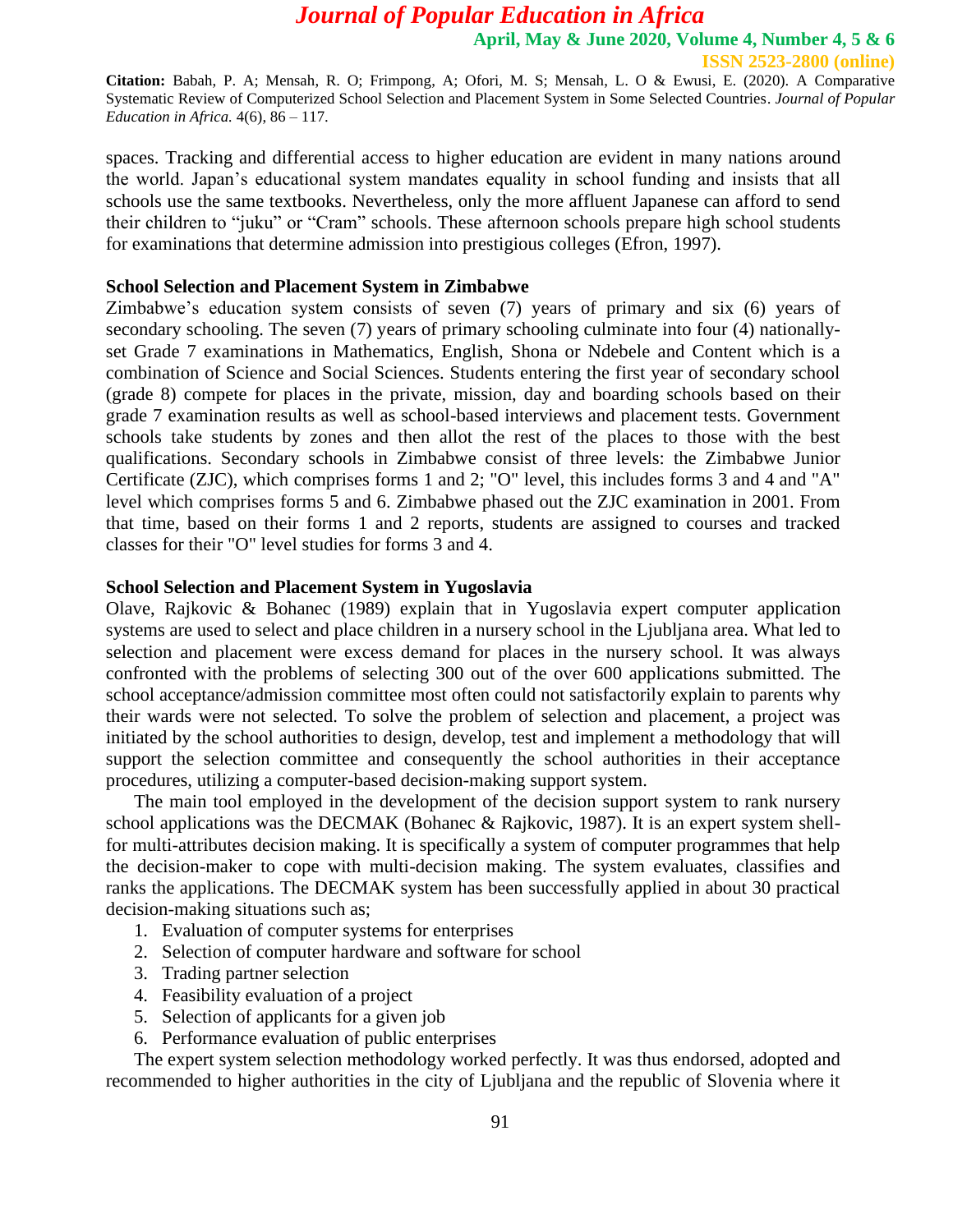**Citation:** Babah, P. A; Mensah, R. O; Frimpong, A; Ofori, M. S; Mensah, L. O & Ewusi, E. (2020). A Comparative Systematic Review of Computerized School Selection and Placement System in Some Selected Countries. *Journal of Popular Education in Africa.* 4(6), 86 – 117.

was applied on a larger scale. It was noted that the explicit processing methodology was characterized by a reduction in the dependence on subjective valuations. It also simplified the admission committee's work. Furthermore, it reduced the time of the deliberations and allowed them to explain without ambiguity the results of the admission process. Finally, it was observed that the amount of work became smaller and consistencies of decisions were higher. As a consequence, the number of conflict situations between parents and nursery school authorities decreased.

#### **School Selection and Placement System in Guyana**

Bacchus (1966) explained that in Guyana, Secondary School Entrance Examination (SSEE) is taken by all primary four pupils to determine their placement into secondary schools. The reason for this is the lack of sufficient places in general secondary schools to accommodate all children leaving primary school. Based on the performance at SSEE and parental preference, children were offered places at:

- 1. A General Secondary
- 2. Community High
- 3.The Secondary Department of Primary School (SDPS)

As Guyana moved to a position of Universal Secondary Education (USE) the SSEE was phased out as a pure placement tool. The limited number of high schools in 1963 induced the UNESCO (UNESCO Report, 1963) to recommend that primary schools be restructured to create a "High School" department up to Form 3.

The recommendation was accepted and primary schools became known as "all-age" schools. Students who could not make it through the "General Secondary School Placement" were placed in the SDPS and community schools. This practice still exists and constitutes the norm. Selection for secondary school placement is not based on success per se but on the number of places available and preferences for schools. The Ministry of Education (MOE) at Guyana argued that selection and placement into the general secondary schools were based on the number of places available and an assessment criterion was applied to achieve the allocation. The criterion used as a percentage of scores obtained at the SSEE. The criterion has a strong academic element which was evidenced in the allocation of students with the highest scores to the top elite secondary schools.

Bacchus (1966) studied the SSEE selection and placement system and established a relationship between the socio-economic status (SES) of parents and the performance of students at the SSEE. He found out that, students whose parents had a high socioeconomic status, performed excellently at the SSEE as compared to students from a low socio-economic parentage who performed poorly. The implications of this phenomenon are that children from parents with high socio-economic status attend senior and junior secondary schools in relatively greater numbers than students with a low socio-economic status parentage. The SSEE was therefore assessed to consider only the manifest aptitude and not the latent aptitude of students; hence many were inappropriately placed because of this early selection process. The SSEE selection and placement reinforced the class structure of the society through the allocation of students to various types and categories of schools. The allocation was largely based on the socio-economic status of parents. This was coupled with the incorporation of strong academic elements as well as classifying the schools as academic and non-academic.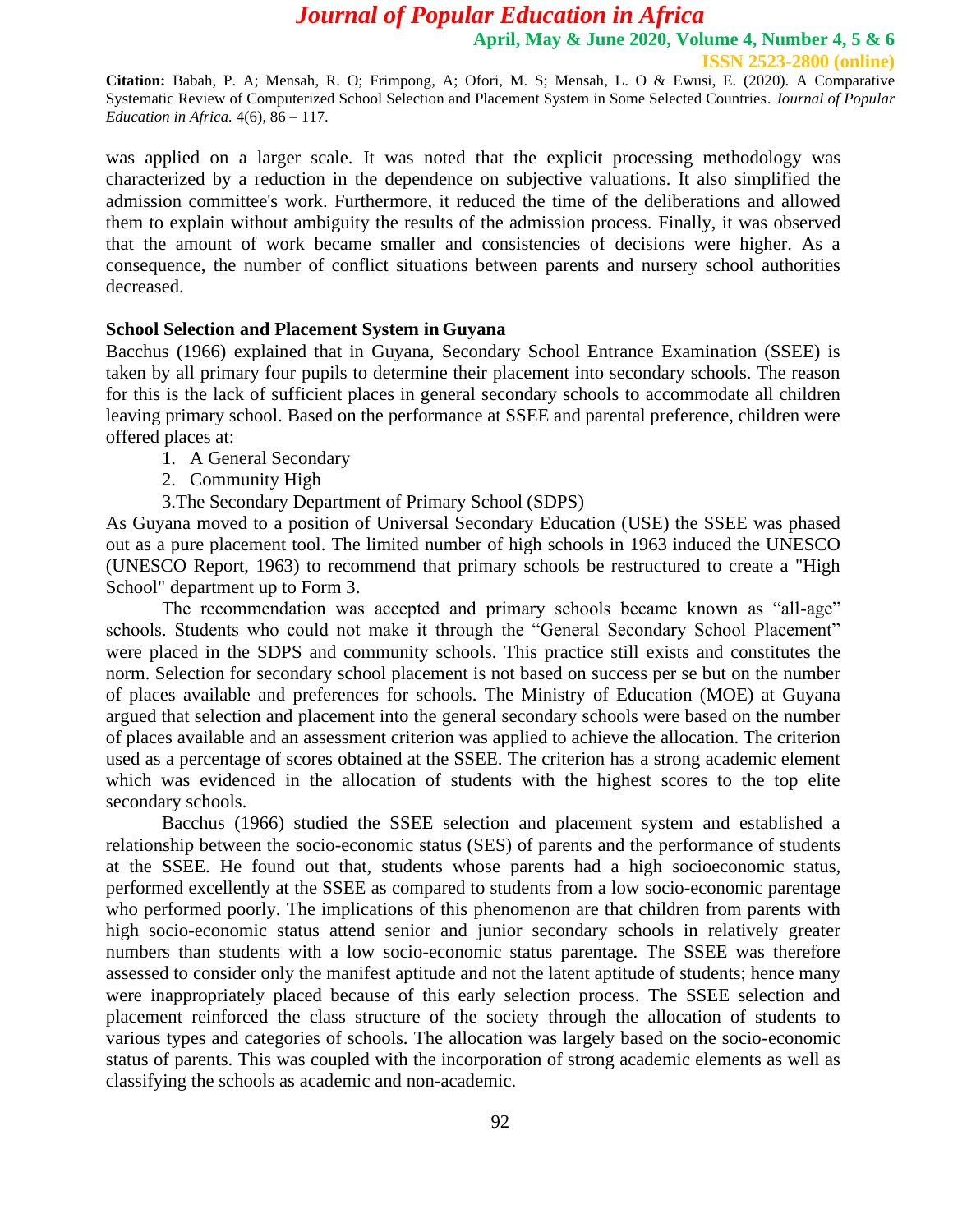**Citation:** Babah, P. A; Mensah, R. O; Frimpong, A; Ofori, M. S; Mensah, L. O & Ewusi, E. (2020). A Comparative Systematic Review of Computerized School Selection and Placement System in Some Selected Countries. *Journal of Popular Education in Africa.* 4(6), 86 – 117.

Bacchus (1966) concluded that one type or category of secondary school would not generate class distinctions and reinforce the class structure but would oppose them or at the very least beginning. Additionally, he noted that the availability of placement vacancies as a criterion for allocating students to secondary schools was used to conceal the class policy of selection to the various types of schools. In conclusion, it was observed that the early selection process and the stratified high school system favoured high achievers and worked to the disadvantage of the students who were placed at the lower end of the secondary education.

#### **School Selection and Placement System in Taiwan**

For forty years, that is, from 1960 to 2000 the sole criterion for selection and placement of Junior High School (JHS) students into Senior High School (SHS) in Taiwan was through writing an end of JHS examination known as the "Joint Examination". The Joint Examination is described as a make or break "Examination Hell" because final JHS students preparing for the examination go through a hell of pain and endurance. In the third year, the final year students go through a pressure-filled time when students attend the normal classes each day. The normal daily school hours were followed by another round of lengthy cram school sessions and endless homework at home. Students often study deep into the late hours of the morning in preparation for the joint examination with the aim of gaining admission into first-class Senior High Schools (SHSs) in Taiwan.

The joint examination system, "the 40-year rite of passage" for young people entering secondary school became a target of public criticism in the sense that it was characterized by; unhealthy competition, narrow result-oriented teaching materials and curriculum as well as rote learning methods. It was further noted that the weakest aspect of the joint examination was that only the students who excel at test-taking came out on top. Following the criticisms associated with the joint examination, the Taiwan educational authorities and the general public came to the consensus that the joint entrance examination should be abolished. However, before the introduction of the new system called the "multi-track system" questions were raised whether it was the "right medicine to remedy the age-old problem" of the joint examination.

The question was also raised whether the "stuffed-duck" methods of teaching will disappear alongside the joint examination. Though the Ministry of Education (MOE) of Taiwan was applauded for the intention and plan to abolish the strenuous joint examination, many parents and educators were not completely sold on it. Despite the shortcomings of the joint examination system, it was still preferred by many parents and educators. The joint examination was eventually abolished and it was replaced by the "multi-track system" in 2000. The multi-track scheme for admission involved entry into Senior High School (SHS) or Vocational schools through three established channels (that is tracks). The three tracks comprised;

- 1. Recommendation track (RT)
- 2. Application track (AT) and
- 3. Basic Competency Test (BCT) track.

The multi-track system placed emphasis on a student grasping special interest and talent in spatial relations, musical talent, athletic ability and intangible factors such as leadership qualities. These were factored into the admission evaluation equation. In addition to the test scores of the Basic Competency Test (BCT) which replaced the joint examination.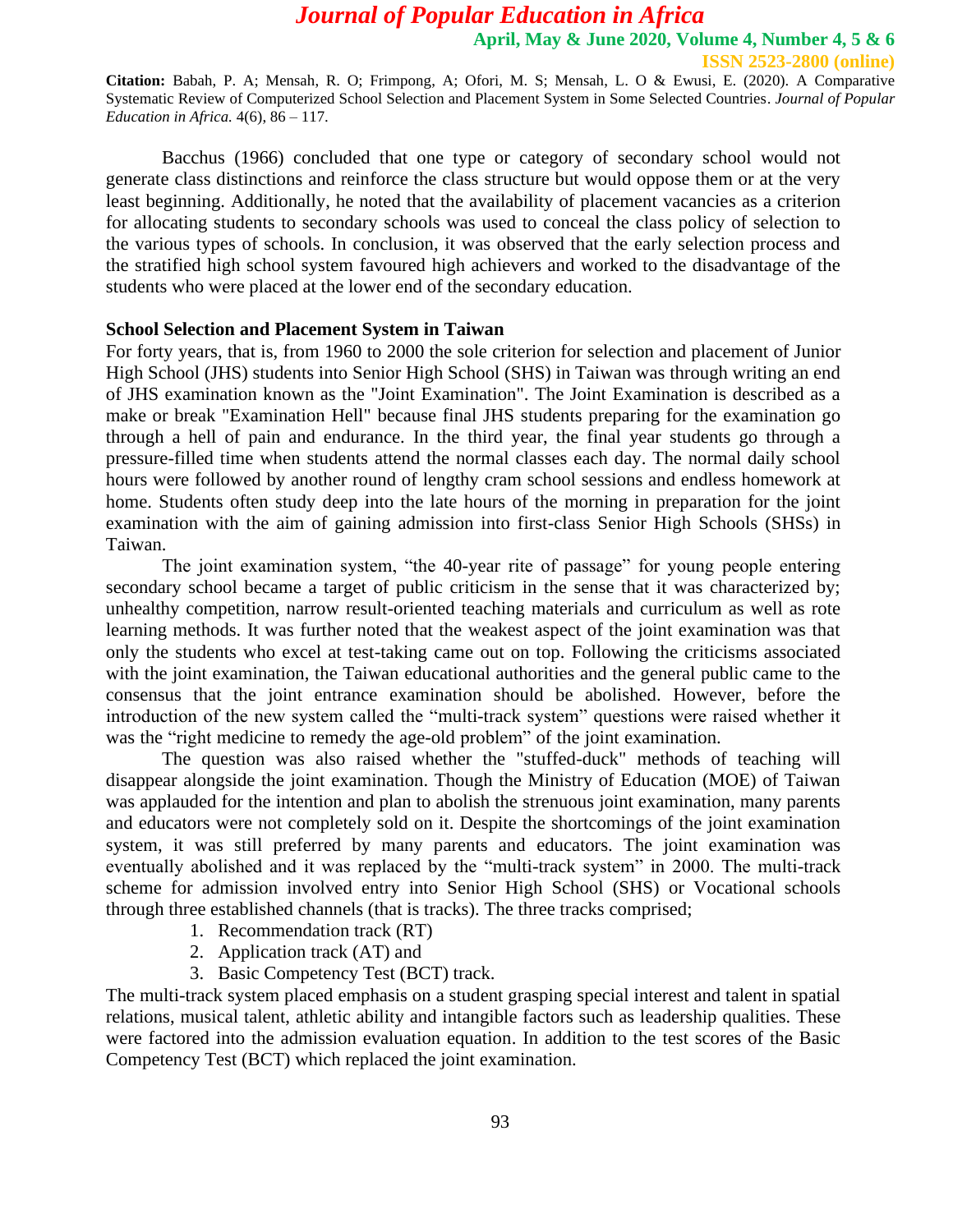**ISSN 2523-2800 (online)**

**Citation:** Babah, P. A; Mensah, R. O; Frimpong, A; Ofori, M. S; Mensah, L. O & Ewusi, E. (2020). A Comparative Systematic Review of Computerized School Selection and Placement System in Some Selected Countries. *Journal of Popular Education in Africa.* 4(6), 86 – 117.

#### **The Recommended Track**

Under the multi-track system, after the basic competency test which replaced the joint examination, authorities and Heads of JHSs are by policy mandated to forward a list of outstanding students from their school to SHSs, recommending them for outright admission on the basis of the students' basic competency test scores and additional criteria such as performance in interviews and achievement in science fair projects.

#### **The Application Track**

The second track involved in the multi-track system is the Application Track. It involved an application for admission into a Senior High School by the students seeking admission. The Application Track, therefore, involves the student applying to the Senior High School of his choice without the recommendation from the JHS from which he/she attended. For purposes of admission, in-school non-academic credentials such as leadership qualities and special talents are factorized into the evaluation equation alongside with the BCT scores.

#### **The Basic Competency Track (BCT)**

On the Basic Competency Track, the third avenue track or channel by which JHS graduates in Taiwan can gain admission to the Senior High School was purely by BCT scores and nothing else. Aside from the BCT scores, Senior High Schools cannot use the applicant's test scores from the JHSs in their evaluation equation for admission. On the basis of the multi-track policy on admission into SHSs in Taiwan, through the BCT scores, the SHSs are mandated to reserve 50% of their enrolment vacancies for BCT track students. The BCT examination is conducted twice each year in March and June. Students who could not gain admission to SHSs by recommendation or were not satisfied with available choices after the March examination and placement were allowed to have a second shot at the BCT in June to enable them to enter SHS on the basis of BCT track. However, the benefit and acceptance of the multi-track notwithstanding, the multi-track also had misgivings about it. Critics of the multi-track system noted that students from well to do backgrounds enjoy greater advantage under the new system.

Another criticism of the multi-track was that it served as a backdoor into the best schools for the affluent. Further problems that were associated with the new system (the multi-track) was the factoring of other variables into the admission evaluation equation. The additional variables include talents in piano playing and evidence of science project fairs. Another set of factors included in the evaluation equation is music talent, painting, artistic and athletic pursuits. Parents have to spend extra money to enable their children to acquire these talents at an extra cost since the students have to enroll in the "cram schools" that flourished and offered these programmes after the abolition of the joint examination system. The perception was that cultivating the additional talent included in the evaluation equation has to do with a parents' socio-economic position in society but has nothing to do with the student's interest and inherent abilities. On this basis, it was claimed that the joint examination was fairer than the multi-track in its placement procedures.

Finally, it was claimed that the multi-track aimed at reforming the structure but neglected the values of Taiwan. To defend the new system authorities of the Taiwan MOE defended the multi-track system that there were 20% more vacancies in the SHS and Vocational schools than there were graduates of the JHSs. Hence, there was no shortage of schools to attend instead the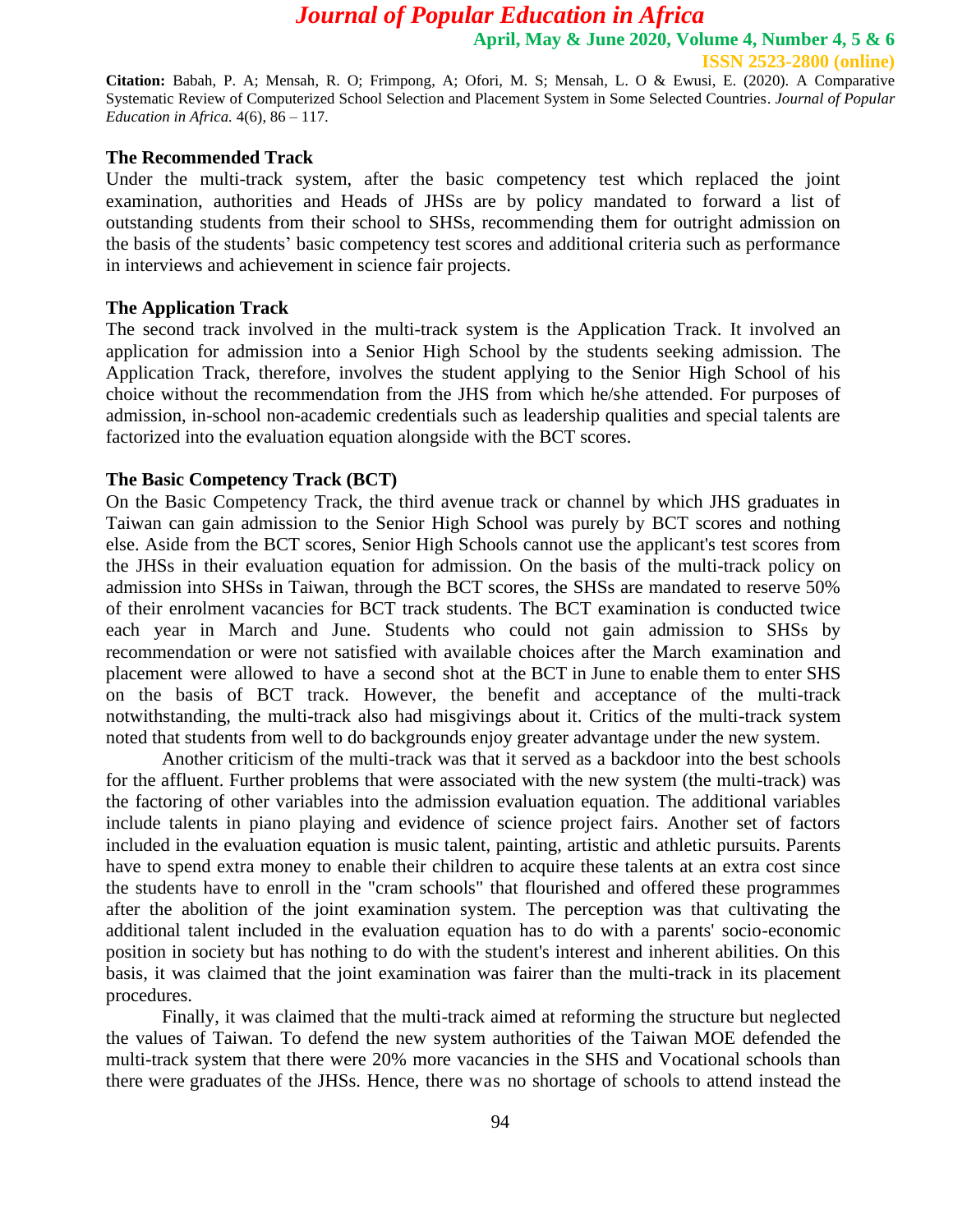**Citation:** Babah, P. A; Mensah, R. O; Frimpong, A; Ofori, M. S; Mensah, L. O & Ewusi, E. (2020). A Comparative Systematic Review of Computerized School Selection and Placement System in Some Selected Countries. *Journal of Popular Education in Africa.* 4(6), 86 – 117.

pressure on students comes from parents who want them to attend "first-class star schools" under a notion that equates diplomas from these institutions with money and success. The MOE of Taiwan noted that, though there was a steady demand for college-educated professionals as a result of changing economic conditions, the ratio of students opting to attend "college-bound" grammar-based schools to those who opted for Vocational education has remained static at 39:61 since the 1970s. The Vocational programmes are geared toward developing specialized and career-oriented skills, hence, students preferred the vocational education to mere grammaroriented schools.

In an attempt for the MOE to consider closing this gap as an urgent task in the process of educational reforms they noted that "without complementary measures, then abolition the joint examination system in favour of the multi-track system is useless". To complement the multitrack a "community" system under which students would attend schools located near their homes where they would be encouraged to study in a less competitive environment was encouraged and suggested in favour of attending "star schools" where other factors such as musical and athletic talents as well as scores from science fairs are factored into the evaluation equation to compel parents and students to attend extra classes referred to as cram schools where kids are stuffed with facts and formulas to make them perform well.

#### **Selection and Placement of Students in Higher Education Institution in Turkey**

Selection and Placement of Students in Higher Education institutions in Turkey went through a series of historical developments ranging from pre-1950 to the present day. The trends are reviewed on an era basis.

### **Before the 1950s**

Before the 1950s, student selection to programmes of higher education was not felt to be a problem. The criteria for selection were based on the graduation of examination by the individual high schools, and a matriculation examination administered under the auspices of the Ministry of National Education. When the number of applicants exceeds the number of vacancies, grades of the matriculation examination was used as the sole criterion for selection.

#### **The 1950s**

From 1950, the rapid growth of the student population prior to 1950 made the procedures inadequate for student selection and placement. Individual higher institutions, therefore, adopted their own independent student selection examinations and placement procedures. The procedures were deemed to be inappropriate because they were subjective essay task items that were difficult to assess objectively. Eventually less subjective, objective tests for selection and placement were adopted. Though objective testing was introduced, the aim of fair access to higher education could not be realized by means of the independent practices of selection by the individual higher institution.

#### **The 1960s**

The Inter-University Board set up the Inter-University Entrance Examination Commission in 1963. The Commission was tasked to look for a feasibility system of broadening student selection and placement hence, the introduction of the Interuniversity Registration and Entrance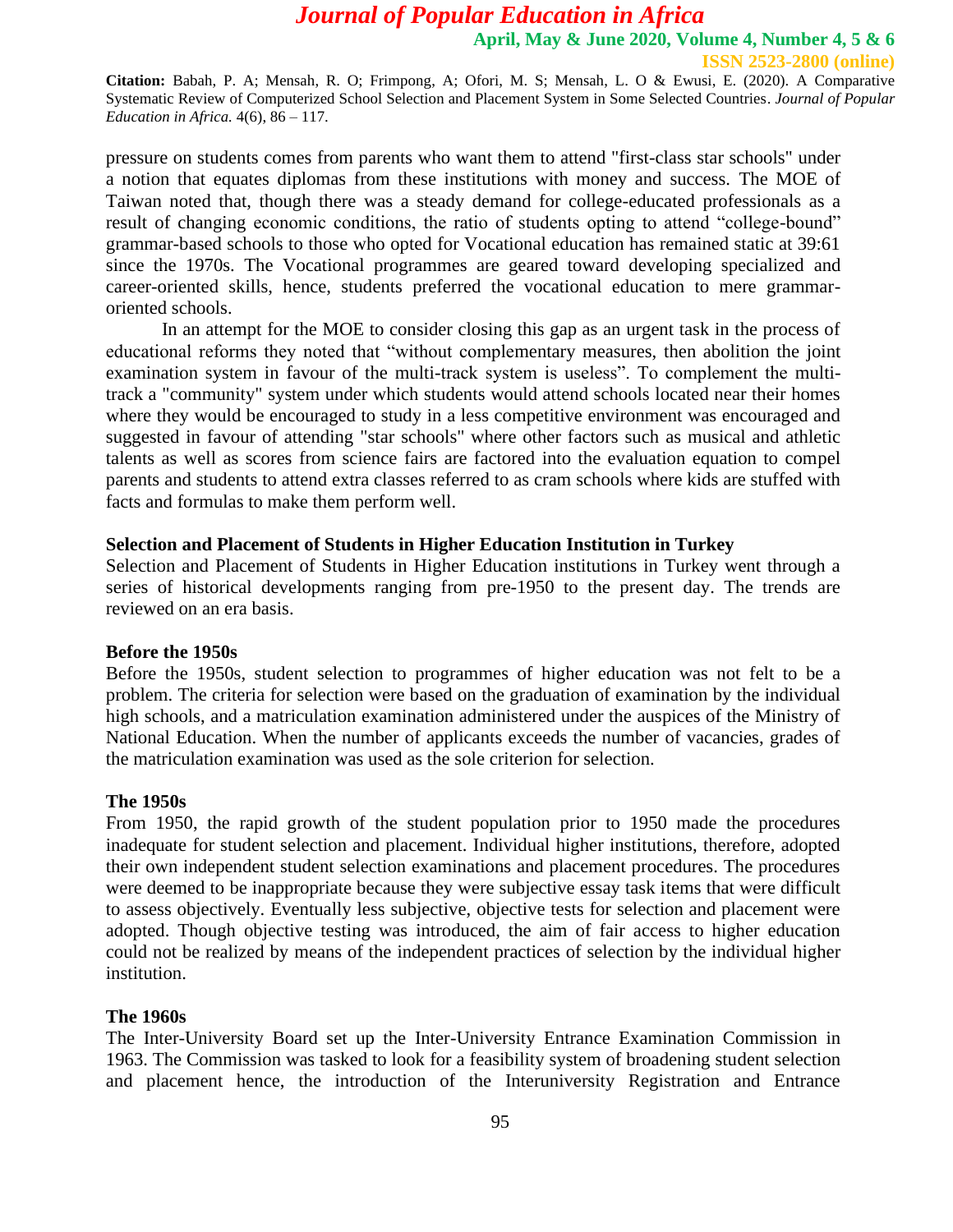**Citation:** Babah, P. A; Mensah, R. O; Frimpong, A; Ofori, M. S; Mensah, L. O & Ewusi, E. (2020). A Comparative Systematic Review of Computerized School Selection and Placement System in Some Selected Countries. *Journal of Popular Education in Africa.* 4(6), 86 – 117.

Examination (IREE) which was ratified by the Interuniversity Board in December 1963. A centralized system for admission of students to institutions of higher education started in the 1964-65 academic year. For the first two years of the centralized system, the entrance examinations were prepared and administered by Ankara University, 1966-1973 by Istanbul University; then Hacettepe University in 1974. The scores of the entrance examination were used for the selection and placement of students into higher education institutions.

#### **The Early 1970s**

In the 1974-75 academic year a central placement system, devised by Hacettepe University was implemented following the central selection examination. In 1974 the Interuniversity board set up the Interuniversity Student Selection and Placement Centre, with the purpose of establishing a higher degree of continuity and uniformity in the administration of the entrance examination. In accordance with the Higher Education Law that went into effect in 1981, the Centre was attached to the student selection and placement centre (OSYM).

#### **The Mid 1970s -1980s**

The basic characteristics of the entrance examination administered by the (OSYM) from 1974-80 are summarized as follows; A four–test battery was used, these comprised, a general ability test, mathematics and natural science test, Turkish language, literature and social science test and a foreign language test. The tests were administered at a single section on the same day and time at all the examination centres. The test scores were transformed into standard scores. Using the standard scores, four types of composite scores were calculated to cater for the natural sciences, social sciences, natural and social sciences and foreign languages, consequently, the candidates were placed according to their composite scores, the list of student college preferences and the number of places available in the higher education programme chosen. Before the central examination, a candidate's complete application forms on which they ranked a maximum of eighteen (18) education programmes in order of their personal preferences. The number was increased to thirty (30) in 1975 and reduced to twenty (20) in 1976.

Important and significant changes were made in the system of student selection and placement in 1981, with the introduction of a two-stage examination, where the high school grade point average of candidates was taken into consideration in the calculation of the composite scores. The student selection and placement system between 1981 and 1988 were similar to the present system. The only identifiable difference was that the 1981- 88 system consisted of two stages that are: The Student Selection Examination (OSS) and the Student Placement Examination (OYS) which was the second stage and was administered approximately two months after the first. Due to the high correlation between the two placement examinations (OSS & OYS), The Higher Education Council mandated that the two examinations be merged into one in 1999; that is the OYS was discontinued.

#### **The Period 1999 - 2005**

The basic features of the Student Selection and Placement System (OSYS) for undergraduates programmes were that the selection and placement was done by a centrally administered examination system; the basis of the system was the Student Selection Examination (OSS) and its organization was undertaken by the Student Selection and Placement Centre (OSYM) which was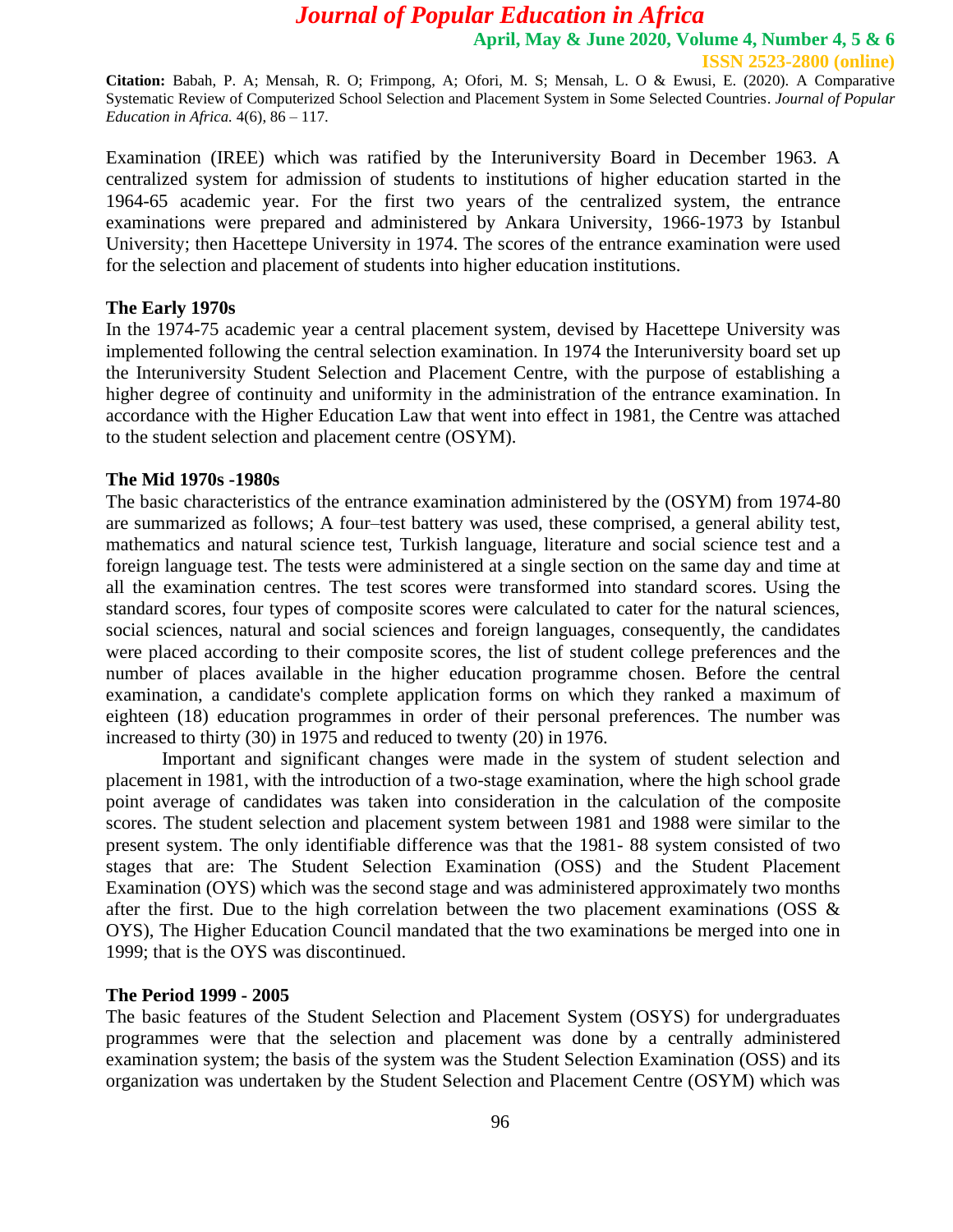**Citation:** Babah, P. A; Mensah, R. O; Frimpong, A; Ofori, M. S; Mensah, L. O & Ewusi, E. (2020). A Comparative Systematic Review of Computerized School Selection and Placement System in Some Selected Countries. *Journal of Popular Education in Africa.* 4(6), 86 – 117.

affiliated to the Higher Education Council  $(Y \cup K)$ . In Turkey as in most other countries, the demand for higher education far exceeds the places available. In view of this fact the Student Selection Examination (OSS) was fashioned to achieve two objectives, notably:

> 1.To ensure a balance between the demand for higher education and the places available in higher education institutions.

2.To select and place students with the highest probability of success in all the available higher education programmes, taking into consideration their preferences and performance at the (OSS), hence, the student selection and placement mechanism hereafter refer to as OSS was designed to achieve these two basic gains in a fair and economical manner while meeting the necessary deadlines.

### **The Basic Structure and Principles of the Student Selection Examination (OSS)**

1.Higher education in Turkey is essentially conducted at the universities and anyone wishing to enroll in any four or more undergraduate programmes must take the OSS either as a complete or partial prerequisite for placement.

2.The main rules of OSS are set out in the Higher Education law. Its details are decided by the Higher Education Council (YOK) upon the recommendations of the OSYM. The legal status and the functions of the centre are also defined in the same law.

3.Each year, details of OSS and other relevant information for candidates are provided in two booklets published by the centre and approved by YOK. The booklets are called OSYS guides and constitute the legally binding rules and regulations of the system.

4.There are three main aspects of OSS:

a. Application procedure

b. The Examination itself.

c. Evaluation of the results and placement of the selected students in the undergraduate programmes.

5.The examination consists of:

a. the student examination (OSS)

b. the foreign language examination (YDS). The YDS is administered approximately one week after the first candidates wishing to attend higher education programmes in foreign language and literature.

#### **Student Selection and Placement System in Kenya**

Kenya introduced an 8-4-4 educational system. It involves eight years in primary school, four years in secondary and four years in university education. It was assumed that this structure would enable school dropouts at all levels to be either self – employed or get employment in the informal sector. In January 2003, free primary education was introduced into the education system. As a result, primary school enrolment increased by 70%. However, secondary and tertiary enrolment did not increase proportionally due to fee-paying at these levels.

In class eight (8) of primary school, the Kenya Certificate of Primary Examination (K.C.P.E) is written. The results of this examination are used for placement at the secondary level. In form four of secondary school, the Kenya Certificate of Secondary Examination (K.C.S.E) is written, in eight subject categories. The average grade is based on performance in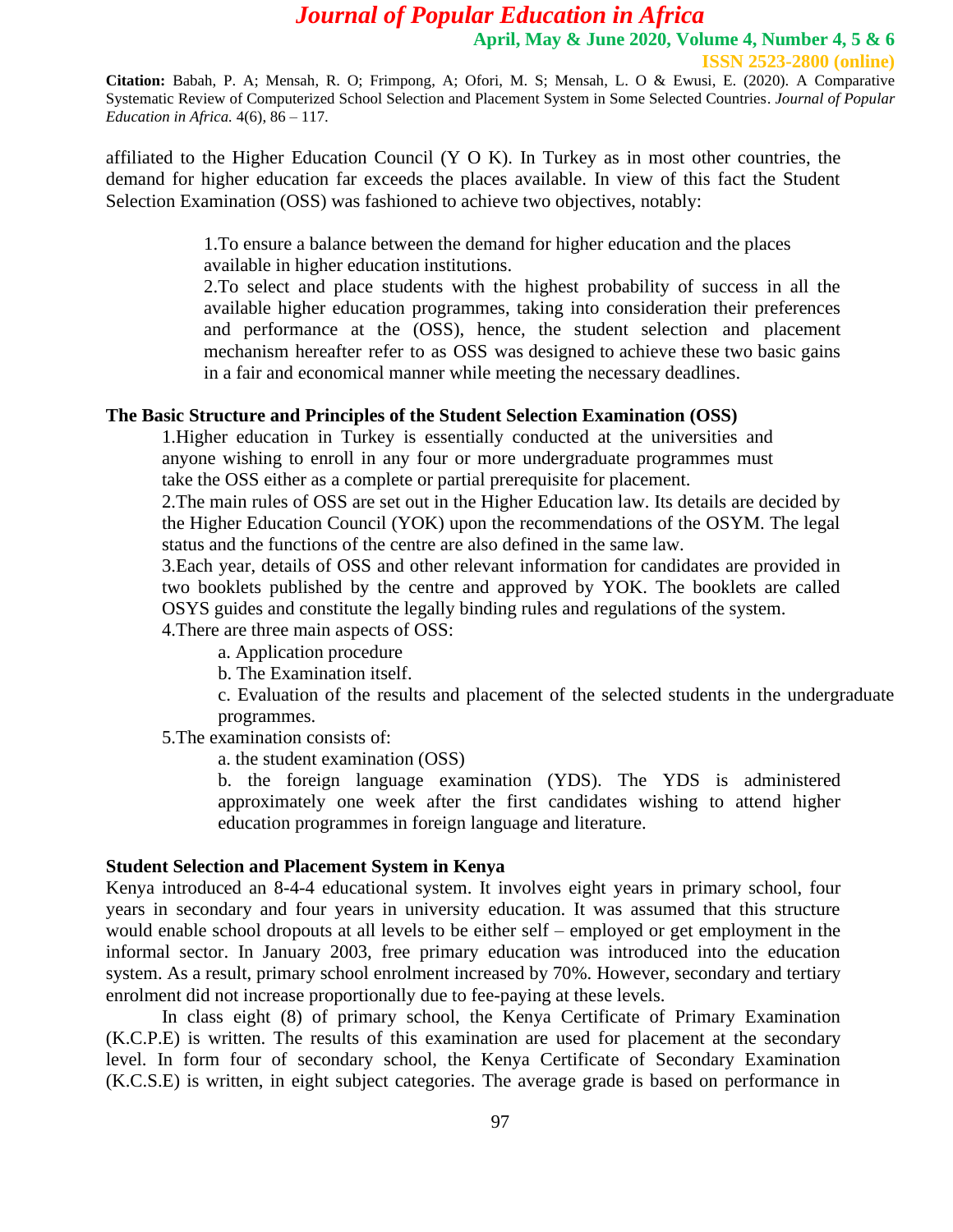**Citation:** Babah, P. A; Mensah, R. O; Frimpong, A; Ofori, M. S; Mensah, L. O & Ewusi, E. (2020). A Comparative Systematic Review of Computerized School Selection and Placement System in Some Selected Countries. *Journal of Popular Education in Africa.* 4(6), 86 – 117.

eight subjects. Where a candidate sits for more than eight subjects, the average grade is based on the best eight subjects of the Kenya Certificate of Secondary Examination (KCSE). The grading of Secondary Examination is shown in the following table (that is Table 1)

| Table 1: The Grading System of the Kenya Certificate of Secondary Examination |  |  |  |  |  |  |  |  |  |  |
|-------------------------------------------------------------------------------|--|--|--|--|--|--|--|--|--|--|
| Grade A $A - B + B$ B $B - C + C$ C $D + D$ D                                 |  |  |  |  |  |  |  |  |  |  |
| Point 12 11 10 9 8 7 6 5 4 3 2 0                                              |  |  |  |  |  |  |  |  |  |  |

**Source**: Education in Kenya (2008)

Selection and placement for matriculation in the University are based on the best eight subjects and performance in the particular subjects that are relevant to the student's chosen degree course. The selection procedure into the Universities and other training institutions are based on the grade acquired by the student. Students with Grade B+ qualify to join one of Kenya's public universities which additionally determine their own minimum entry requirements. Students with Grade C+ qualifying to do a degree course at the University. However, due to competition and the existence of fewer places at the University, students with B and in a few cases B- and above are taken for degree courses at the Public Universities before considering those with grade C+. The rest join private Universities or middle colleges.

#### **School Selection and Placement Procedures in Trinidad and Tobago**

Trinidad and Tobago run a 7-5-3 system of education that is seven years primary, five years secondary and three years tertiary. The country places a high premium on education and therefore has a population that is almost universally literate. (Central Statistical Office, 1987). The 7-5-3 system includes variations of 7-5-4 or 7-5-5 time –table depending on whether or not a student chooses to attempt 'A' levels. Most children are sent to pre-school for up to two years before entering primary school. There is also free tuition at public primary, secondary and tertiary institutions. Selection and placement into the free public primary and secondary school system are through the writing of the Secondary Entrance Assessments Examination (S.E.A.E.).

In 2001, the Government of Trinidad and Tobago introduced the "Placement for every student" initiative. (that is an open enrolment), hence all students that write the S.E.A Examination are automatically placed at secondary school. The more successful secondary schools were managed by denominational boards, though most schools are well endowed and equipped. After five years in secondary school, students are assessed in chosen subject areas with Mathematics and English being compulsory. With this system, students are only required to show their competence in three other subjects in addition to English and Mathematics to qualify to be awarded a Certificate of Ordinary Level Secondary Education (C.O.L.S.E) and after this, students may have the option to pursue an advanced level education or not.

In 2004, Trinidad and Tobago joined her counterparts of the Caribbean Islands by replacing the Cambridge Advanced levels with the Caribbean Advanced Proficiency Examinations (C.A.P.E). Students, therefore, apply to the University of West Indies (UWI). There are two options for selection and placement (that is matriculation) at the U.W.I. Option Arequires passes in five subjects of which at least two must be at the C.A.P.E or GCE. 'A' Level; option B cater for an associate degree from an approved Caribbean tertiary level institution with a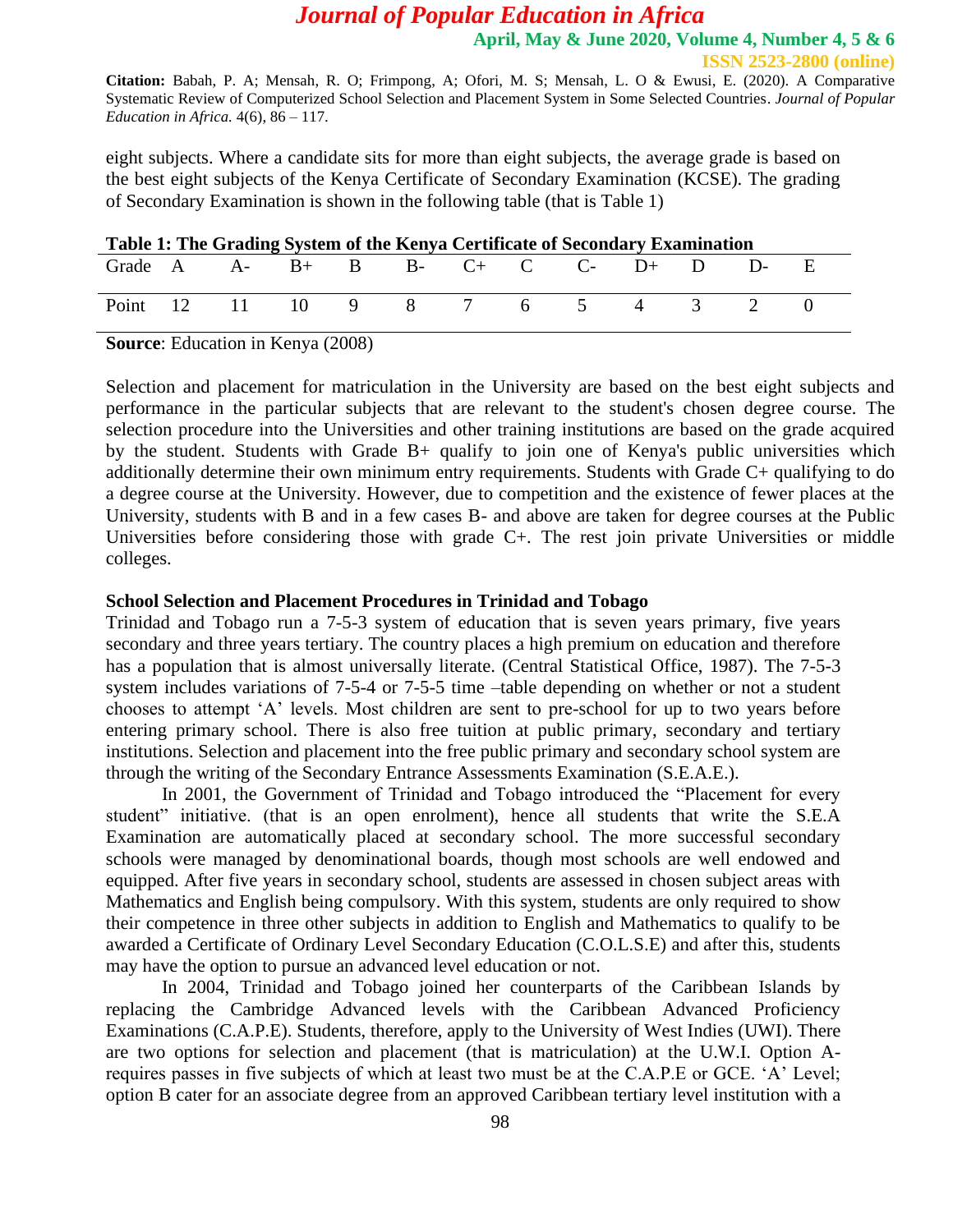**ISSN 2523-2800 (online)**

**Citation:** Babah, P. A; Mensah, R. O; Frimpong, A; Ofori, M. S; Mensah, L. O & Ewusi, E. (2020). A Comparative Systematic Review of Computerized School Selection and Placement System in Some Selected Countries. *Journal of Popular Education in Africa.* 4(6), 86 – 117.

G.P.A of 2.5 and above. Competition for entry into faculties such as Medical Sciences and Engineering is often high and keen; hence students are selected based on the principle of the "Highest Scores First" (that is on merit).

## **Choosing Schools and Selection Programmes**

Candidates are at liberty to choose the four mandatory numbers of Senior High Schools (SHSs) from any number of regions in the country, where they wish, under the CSSPS. This is due to the fact that, all selection and placement of candidates is to be done by the computer software in one location. The number of schools will have four choices for schools and programmes as indicated here:

- 1. First choice School and Programme
- 2. Second choice School and Programme
- 3. Third choice School and Programme
- 4. Fourth choice School and Programme

## **Types of Schools and Selection Programmes**

Candidates are free to select Senior High Schools, Technical/Vocational Institutes or both. However, the four choices must be listed in order of preference and the correct code for each indicated as directed on the scannable registration (entry) forms. It is emphasized that candidates must make sure that their preferred programmes are offered in their schools of choice with reference to the WAEC register of schools. Care must also be taken to quote or indicate the correct code for each programme or course selected. Candidates are free to select the same school four times. However, different programmes must be selected in each case. Similarly, if the preference is on programme, then different schools offering the programme must be selected (CSSPS, 2005)

## **Selection and Cut-off Point- Working Mechanism of the CSSPS**

In the event of a tie between a cut-off point during the selection process, the computer will consider key subjects for the programme chosen and select the candidate with the highest score in that programme category. This means that a candidate must score high marks in a set of key subjects in order to qualify for a particular programme. The key subjects at the cut-off point for the various programme categories are set out in Table 2.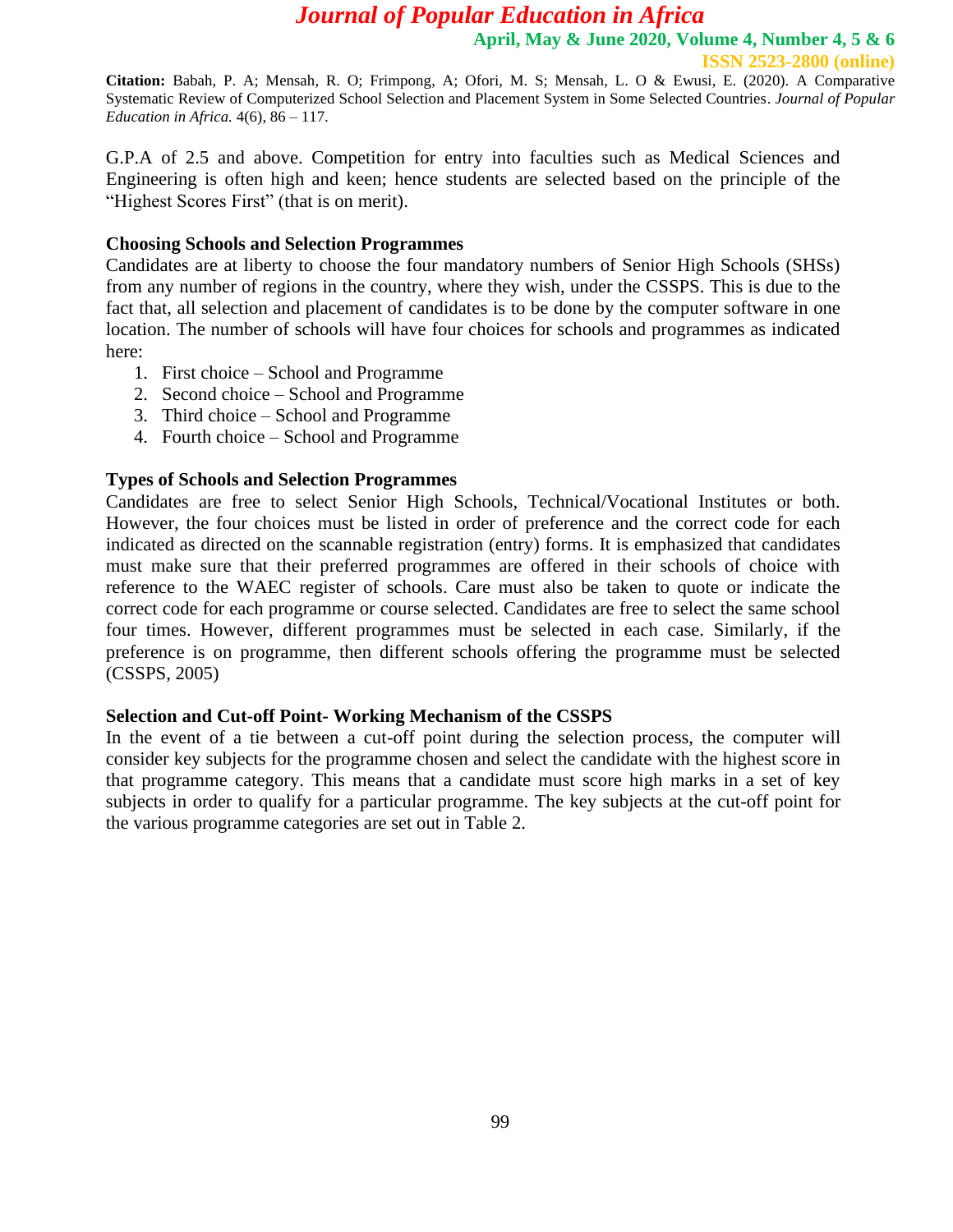**April, May & June 2020, Volume 4, Number 4, 5 & 6 ISSN 2523-2800 (online)**

**Citation:** Babah, P. A; Mensah, R. O; Frimpong, A; Ofori, M. S; Mensah, L. O & Ewusi, E. (2020). A Comparative Systematic Review of Computerized School Selection and Placement System in Some Selected Countries. *Journal of Popular Education in Africa.* 4(6), 86 – 117.

## **Table 2: Key Subjects at the Cut- Off Point for the Various Programmes**

| <b>PROGRAMME</b>                          | <b>KEY SUBJECTS</b>                                                                                              |                                                                                                               | PROGRAMME KEY SUBJECTS                             |  |
|-------------------------------------------|------------------------------------------------------------------------------------------------------------------|---------------------------------------------------------------------------------------------------------------|----------------------------------------------------|--|
| <b>GENERAL SCIENCE</b>                    | English,<br>Mathematics,<br>Science,<br><b>Social Studies</b>                                                    | <b>BUSINESS</b>                                                                                               | English,<br>Social Studies,                        |  |
|                                           |                                                                                                                  |                                                                                                               | Science<br>and Mathematics                         |  |
| <b>AGRICULTURE</b><br><b>GENERAL ARTS</b> | English,<br>Mathematics,<br><b>Agriculture Science</b><br>English,<br>Mathematics,<br>Social Studies,<br>Science | <b>HOME</b><br>English,<br><b>ECONOMICS</b><br>Mathematics,<br>Pre-Vocational Skills<br><b>Social Studies</b> |                                                    |  |
| <b>TECHNICAL</b>                          | English,<br>Mathematics,<br>Science,<br>Pre-Technical Skills                                                     | <b>VISUAL</b><br><b>ARTS</b>                                                                                  | Pre-Vocational Skills,<br>Social<br><b>Studies</b> |  |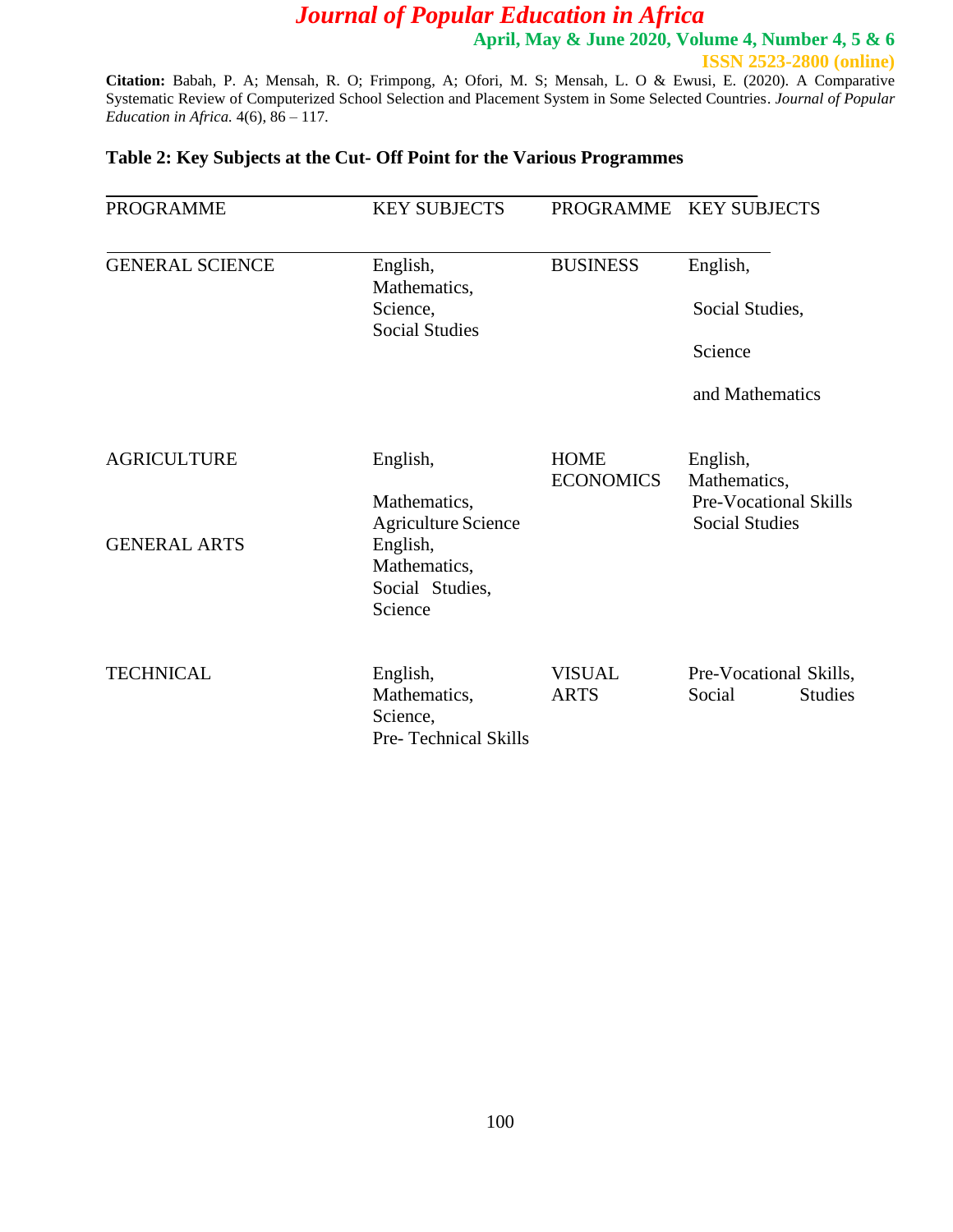**ISSN 2523-2800 (online)**

**Citation:** Babah, P. A; Mensah, R. O; Frimpong, A; Ofori, M. S; Mensah, L. O & Ewusi, E. (2020). A Comparative Systematic Review of Computerized School Selection and Placement System in Some Selected Countries. *Journal of Popular Education in Africa.* 4(6), 86 -

Source: Data from CSSPS secretariat

The subsequent Table (that is Table 3) illustrates the cut-off for the students, A and B who have obtained the same total scores for six subjects in the same programme category; using the General Science programme as an illustrated programme.

### **Table 3: Criteria for selection between two students with the same total score of 400**

|               | Student A's     | Student B's     |  |
|---------------|-----------------|-----------------|--|
| Subject       | Scores Over 100 | Scores Over 100 |  |
| English       | 81              | 78              |  |
| Mathematics   | 79              | 75              |  |
| Science       | 70              | 65              |  |
| Pre-Technical | 70              | 72              |  |
| <b>Skills</b> |                 |                 |  |
| Agriculture   | 50              | 38              |  |
| Ghanaian      |                 |                 |  |
| Language      | 50              | 72              |  |
| <b>Total</b>  | 400             | 400             |  |

**Source:** Data fromCSSPS Secretariat

From Table 3, it is observed that both candidates obtaining a total score of 400 out of 600. Notwithstanding, Student A stands a better chance of being selected to offer the General Science Programme because his or her score in English is higher than that of B.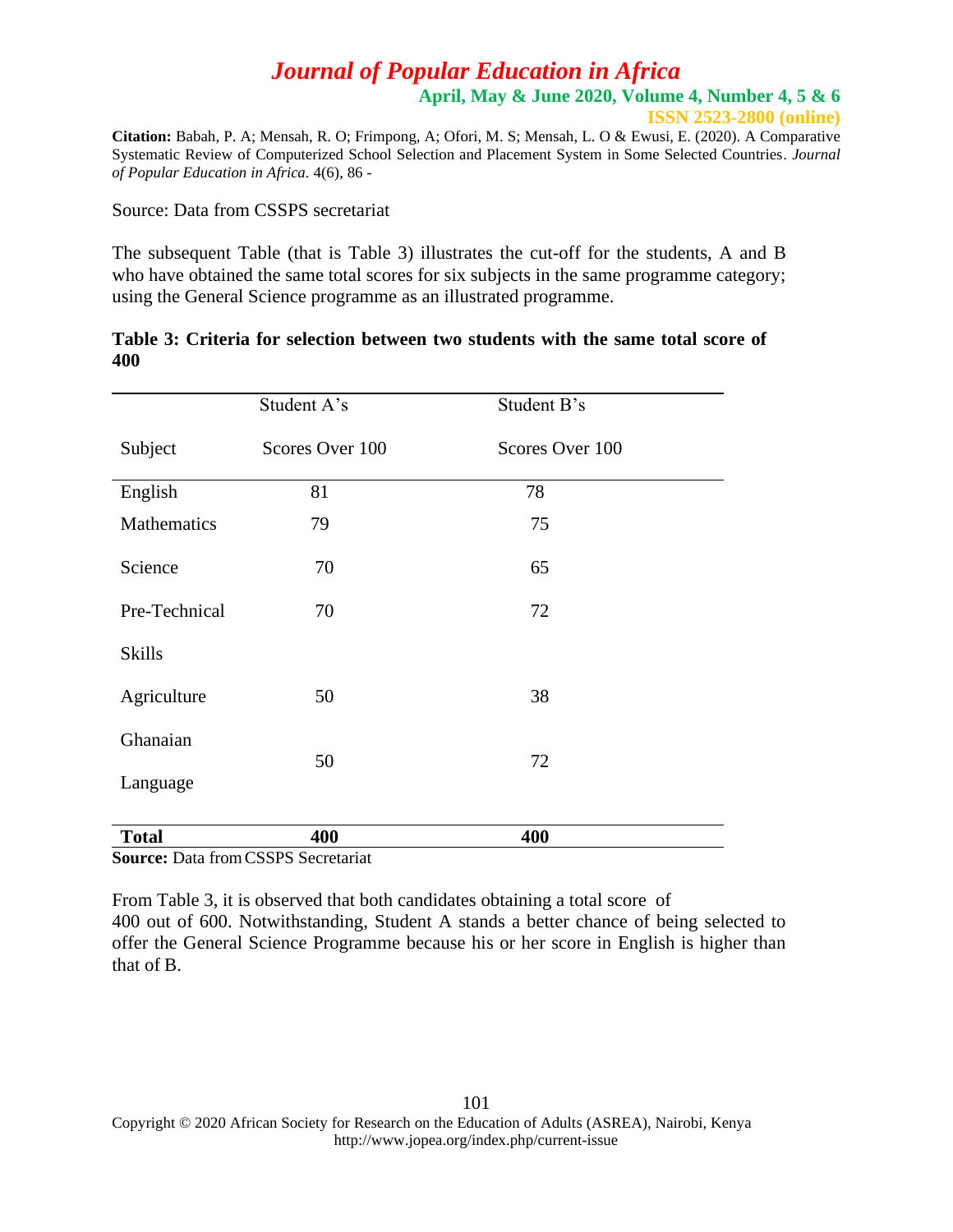**April, May & June 2020, Volume 4, Number 4, 5 & 6**

**ISSN 2523-2800 (online)**

**Citation:** Babah, P. A; Mensah, R. O; Frimpong, A; Ofori, M. S; Mensah, L. O & Ewusi, E. (2020). A Comparative Systematic Review of Computerized School Selection and Placement System in Some Selected Countries. *Journal of Popular Education in Africa.* 4(6), 86 -

| Candidates            |                |                |                |                |                   |
|-----------------------|----------------|----------------|----------------|----------------|-------------------|
| Subjects              | Cand.          | Cand.          | Cand.          | Cand.          | Cand.             |
|                       | $\mathbf{1}$   | $\mathfrak{2}$ | 3              | $\overline{4}$ | 5                 |
| <b>CORE</b>           |                |                |                |                |                   |
| <b>ENGLISH</b>        | $1*$           | $5*$           | $7*$           |                | $1*$              |
| <b>MATHEMATICS</b>    | $3*$           | $6*$           | $1*$           |                | $\qquad \qquad -$ |
| <b>SCIENCE</b>        | $3*$           | $6*$           | $6*$           |                | $2*$              |
| <b>SOCIAL STUDIES</b> | $3*$           | $6*$           | $1*$           | $1*$           | $2*$              |
| <b>OTHERS</b>         |                |                |                |                |                   |
| <b>R. M. E</b>        | 3              | $\overline{4}$ | $1*$           | $\mathbf{1}$   | $\overline{2}$    |
| <b>AGRICULTURE</b>    | $\overline{2}$ | $\overline{4}$ | $\overline{4}$ | $1*$           | $\overline{4}$    |
| PRE. TECH. SKILLS     | $3*$           | 5              | 5              | $\overline{2}$ | 5                 |
| <b>FRENCH</b>         | 3              | 5              | 5              | $1*$           | $2*$              |
| <b>GHA. LANG</b>      | 3              | $4*$           | $3*$           | $\mathbf{1}$   | $1*$              |
| <b>CATERING</b>       |                | $4*$           | 3              | $\mathbf{1}$   | $\overline{2}$    |
| AGGREGATE.            | 15             | 31             | 19             |                |                   |

The selection and placement criteria are further illustrated in Table 4. **Table 4: Illustration of the Application of the CSSPS Selection Criteria to Five Candidates**

**Source:** Data from CSSPS Secretariat

Candidate 1: Qualifies and would be considered for selection Candidate 2: Aggregate  $> 30$ : candidate does not qualify for consideration for selection. Grades; Social Studies  $> 5$ , mathematics  $> 5$ , Science  $> 5$ Candidate 3: Aggregate  $\langle$  30: but the candidate does not qualify. Grade in English  $> 5$ , Grade in Science  $> 5$ Candidate 4: Aggregate incomplete (English cancelled) Candidate 5: Aggregate incomplete (Mathematics cancelled)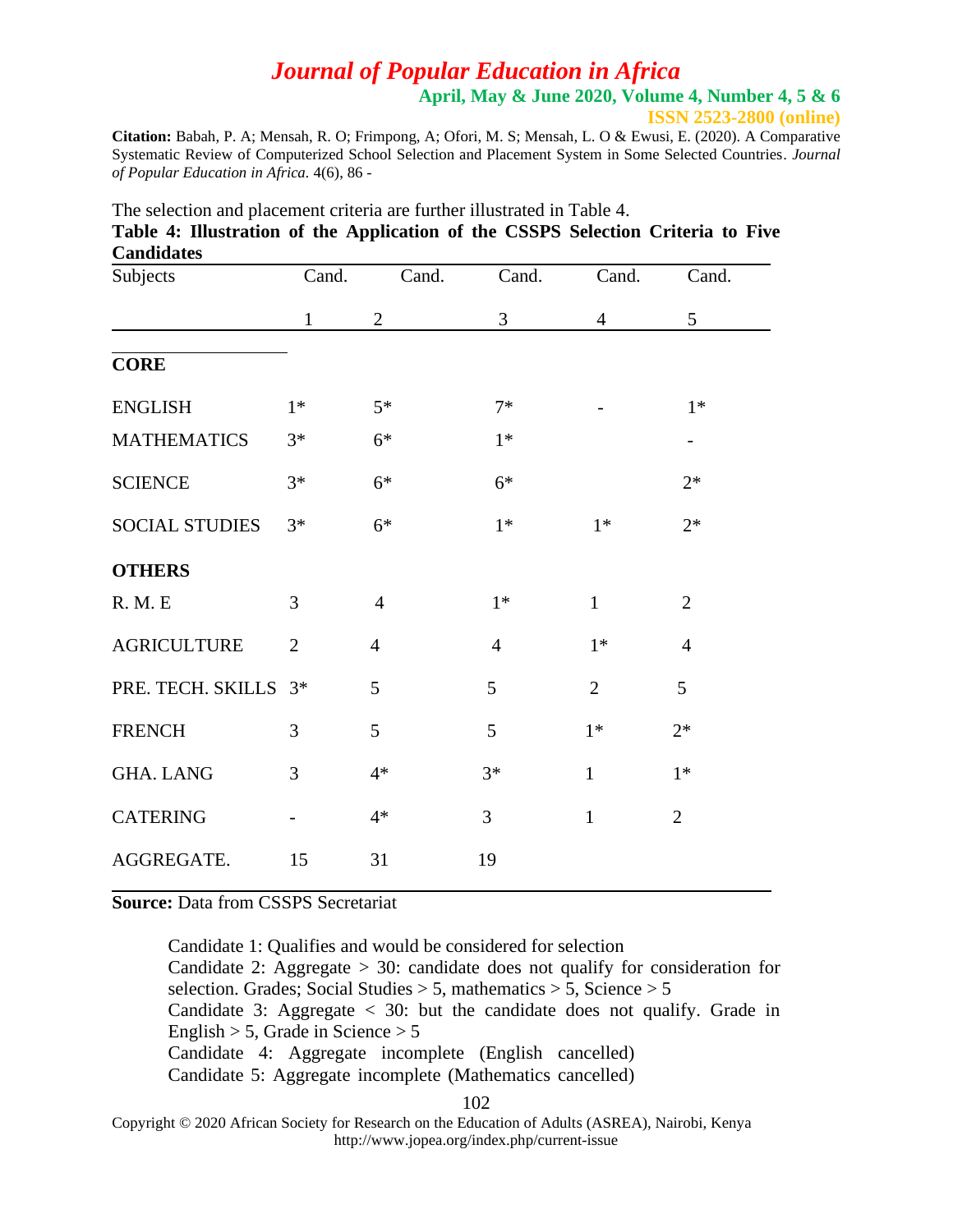**ISSN 2523-2800 (online)**

**Citation:** Babah, P. A; Mensah, R. O; Frimpong, A; Ofori, M. S; Mensah, L. O & Ewusi, E. (2020). A Comparative Systematic Review of Computerized School Selection and Placement System in Some Selected Countries. *Journal of Popular Education in Africa.* 4(6), 86 -

The best two subjects are not the same for the five candidates. Displacement: The CSSPS is a merit-based selection and placement tool; hence it is characterized by displacement features.

### **Selection and Placement on Merit-Working Mechanism of the CSSPS**

The CSSPS uses a deferred-acceptance algorithm for the school assignment (Ajayi, 2009). Under this algorithm, students are ranked according to their priority levels (that is test scores in the case of the CSSPS). They are then proposed as a match to their firstchoice schools in order of their test scores ranking. Students are assigned to their firstchoice school if there is a space available. If a student is unassigned in the first round, then the second choice is considered and the process repeats. In the second round, students can displace a student who was assigned in the first round if the first-round student has a lower total score. The first-choice candidate is therefore displaced by the second-choice candidate as a matter of merit or better performance.

Under the deferred-acceptance algorithm, there is no penalty for ranking schools in an arbitrary order within the set of the first three Senior High Schools (SHSs) selected. However, this is in sharp contrast to the Boston mechanism or system. In the Boston system, students are matched to their schools of choice in the same way as the deferred acceptance algorithm but then the Boston mechanism does not allow higher priority or students with higher scores to displace already selected and placed students in subsequent rounds of matching. Eventually, with the deferred acceptance algorithm which is synonymous to the CSSPS; if students are not assigned to any of their three choices of schools they are eventually assigned to any school where the vacancy exists in their district or community wherever possible. The selection and placement as well as the matching of scores are done automatically by the computers without human interference. Hence, Bonney (2009) indicated that the electronic mode of selection and placement cannot be manipulated for any underhand dealing, hence selection and placement is done on merit.

Finally, students are informed of their schools of placement and given thirty days to report at the assigned schools once the school year begins. The Heads of the Senior High Schools are expected or mandated to report any vacancies that exist in their school to the Ghana Education Service or the Ministry of Education so that the vacant spaces can be assigned to previously not placed students.

#### **Format for the Release of Results**

Result slips are printed for all the candidates and parents to ascertain at a glance if the candidate has qualified or not (see Table 4 for analysis of result slips content). Furthermore, in collaboration with the West African Examinations Council (WAEC) the CSSPS Secretariat prints the examination results and more crucially, sends the results to the school where the student has gained admission as well as copies to the Junior High Schools (JHSs) that the student attended with the objective of eliminating in one great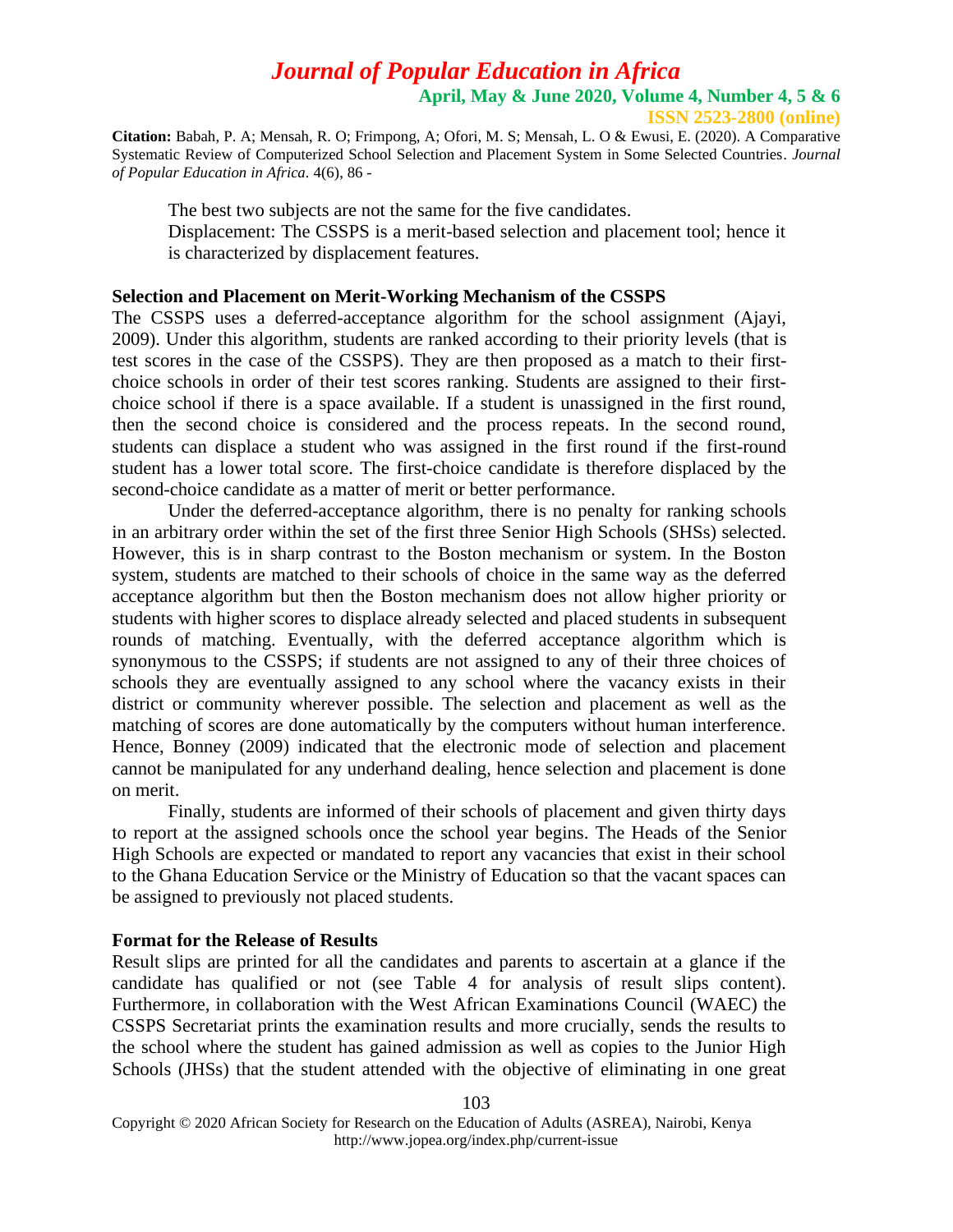**ISSN 2523-2800 (online)**

**Citation:** Babah, P. A; Mensah, R. O; Frimpong, A; Ofori, M. S; Mensah, L. O & Ewusi, E. (2020). A Comparative Systematic Review of Computerized School Selection and Placement System in Some Selected Countries. *Journal of Popular Education in Africa.* 4(6), 86 -

swoop the anxiety and opportunity for corruption. The CSSPS was developed and implemented to minimize the errors and problems that characterized the manual system and also to improve upon the selection and placement situation. Hence, Agyei-Twum (2006) further explained the technical working procedure of the CSSPS. He noted that instead of assessment based on a system of grades awarded for marks within a range using the manual system, the new system is based on raw scores obtained in four core subjects and two non-core subjects.

The student with the highest overall score gets admission first. Under the old system, two candidates A and B had 72, 64, 76 and 81 percent and 76, 62, 77 and 89 percent respectively. They would both receive aggregate 1, 2, 1 and 1 for the subjects and would have been treated as equals, but under the new system, candidate A would have received a score of 293, while B got 304. Intuitively, B is a better student and deserved to get admission earlier than A. The outcome of this system of selection and placement implies that the best of children of this country are getting the opportunity to school and develop themselves irrespective of their backgrounds for the ultimate good of Ghana. Again, Agyei -Twum (2006) further noted some benefits of the CSSPS.

1.The system builds up a detailed database on every J.H.S student who passes through the system. He explained that: the database is crucial for any serious analysis of the education sector.

2.Practically, the data constitute the basis for ensuring student performance in the regions, district or area to facilitate proper target inventory.

3.The data will also inform future educational policy.

For the purpose of achieving the objectives of the CSSPS the Heads of Junior High Schools (JHSs), parents and students have roles to play. Some of the roles are noted below:

#### **Roles of the Heads of Junior High Schools (JHSs)**

To achieve the objectives of the CSSPS, headteachers of the JHSs are mandated to undertake specific activities which include to:

1.Keep a reliable record of the performance of each student to assist in determining the choice of school and programme for candidates.

2.Ensure that all teachers cover the syllabus and assess pupils regularly.

3.Together with other JHS heads in the town, village or community organize the same and common end of term examinations.

4.Encourage group studies.

5.Respond promptly to all CSSPS data requests.

6.Use a particular years' WAEC register of schools only because programmes may change every year in some schools.

7.Conduct a post-placement analysis with parents and candidates.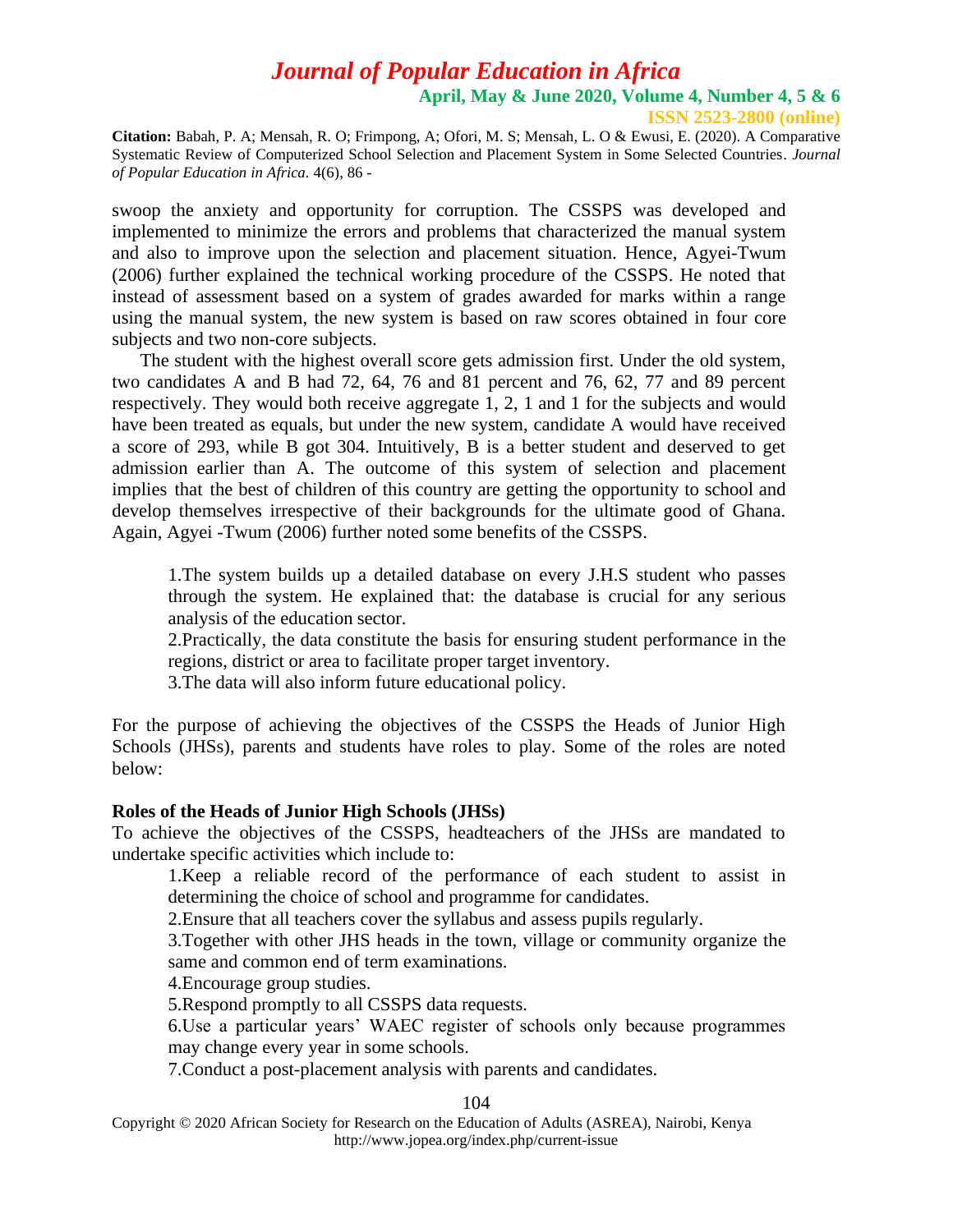**April, May & June 2020, Volume 4, Number 4, 5 & 6**

**ISSN 2523-2800 (online)**

**Citation:** Babah, P. A; Mensah, R. O; Frimpong, A; Ofori, M. S; Mensah, L. O & Ewusi, E. (2020). A Comparative Systematic Review of Computerized School Selection and Placement System in Some Selected Countries. *Journal of Popular Education in Africa.* 4(6), 86 -

8.Ensure that every member of the BECE Registration Committee works effectively.

## **Roles and Information to the Students**

These include:

1.Students are to be made aware that the programmes are very competitive. They should, therefore, work hard to get the school and programme of their choice.

2.Assess them academically and choose a school that they are most likely to gain admission.

3.Spend more time with their books.

4.Successful BECE candidates who are placed but cannot attend the school that year should report to the JHS Head (CSSPS, 2005)

5.Examination malpractice will ruin their future. The results of an entire school can be cancelled even though all the students may not be involved directly.

## **Information to the Parents**

These include:

1.Parents are requested to provide all the needs of their children.

2.They are mandated to provide a conducive atmosphere for their wards to study and not to burden them with household chores.

3.Parents are to be made aware that once their wards have made up their choice of schools and programmes, no change can be made anymore.

4.In the event of non-placement after the first run, the students may be placed in a school with a vacancy.

5.Finally, parents are to be made aware that it is not all schools that have adequate boarding facilities; hence, it is possible that wards may be made day students when the need arises.

## **Empirical Review**

The Empirical Review deals with specific School Selection and Placement Procedures. In educational institutions and systems, processes of selection and placement of students into school and academic programmes is through measurement and evaluation (Assessment) by making students write a common and standard end of programme or course examination. For example, the BECE results are used by Heads of second cycle institutions or the CSSPS Secretariat to select and place students into appropriate schools and programmes such as Science, Business, General Arts and Vocational Studies programmes (Koomson, Brown & Edjah, 2006). Addai-Mensah, Djangmah, & Agbenyega, (1973), did an appraisal of the educational system in Ghana in terms of the socio-economic implications of education in general, primary and secondary education in particular and the method of selecting primary school pupils into the secondary school through the Common Entrance Examination (CEE).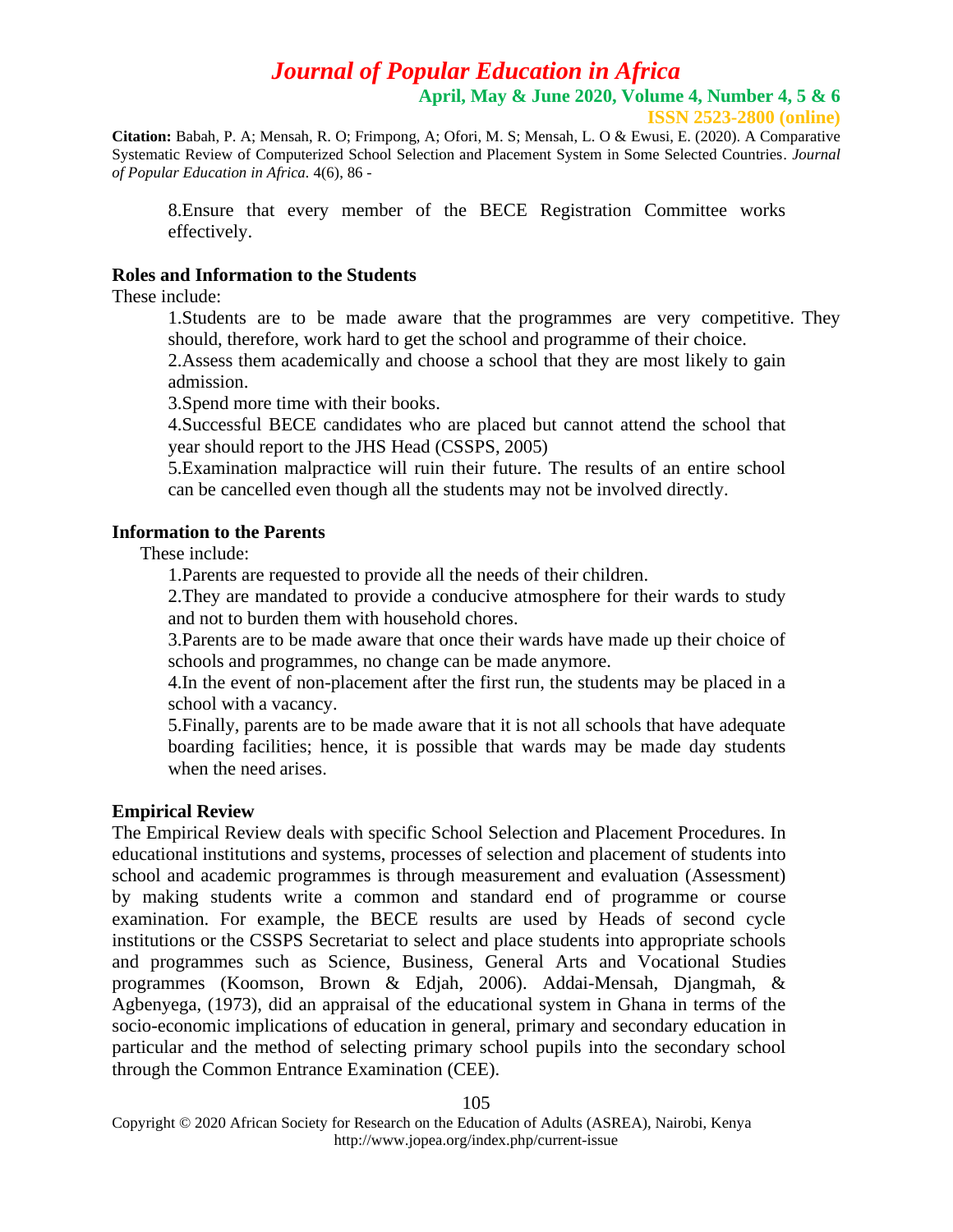**ISSN 2523-2800 (online)**

**Citation:** Babah, P. A; Mensah, R. O; Frimpong, A; Ofori, M. S; Mensah, L. O & Ewusi, E. (2020). A Comparative Systematic Review of Computerized School Selection and Placement System in Some Selected Countries. *Journal of Popular Education in Africa.* 4(6), 86 -

They noted that, in Ghana, as in many other societies both developed and developing, education has been one major factor in determining a child's future socioeconomic status. A good education almost invariably assures a person of a place in the newly emerging "comfortable middle class". It was observed that a good secondary education assures one the opportunity to proceed to the tertiary level of education, hence a lucrative job. On the other hand, technical and vocational education which takes smaller proportions of students does not lead to any lucrative employment in the Ghanaian society, neither has it been accorded its true value in the socio-economic advancement in Ghana.

The study further revealed that with reference to primary education there are fairly equal opportunities for all children but the compulsory fee-free primary education has brought in its wake many problems notably excess numbers of pupils seeking to enter secondary school. It was again observed that whereas the available places in primary schools are fairly large to accommodate any child who wants education to benefit from, secondary school places are extremely limited as only 5% of the children who enter primary class one is able to eventually gain admission into the secondary school. Since a good and sound secondary education assures students the opportunity to advance to the tertiary level, hence, the selection examination to secondary school. The Common Entrance Examination has become the single most important examination in the life of any Ghanaian Child (Addae-Mensah et al, 1973). Similarly, Foster (1965) noted that it appears that secondary school education is the most crucial in the entire educational system in Ghana.

Addae-Mensah et al (1973) looked at the merits and demerits of the "Great Examination" the Common Entrance Examination which determines the fate of most Ghanaian school children from 8 am to 1 pm on a chosen day in March each year. The high selectivity that the Common Entrance Examination entailed had been the subject of much of public debate, hence some educationists advocated for universal secondary education for all children. On this basis, an educational reform Committee (that is the Kwapong Committee) suggested a long-term policy to reduce the duration of the basic elementary school course to six years and to develop the existing middle schools where pupils who do not gain admission into secondary school would go.

In Ghana, both parents and pupils are aware of the great variation in teaching and the general facilities that exist among basic schools and secondary schools; hence, their choice of basic school and secondary school to attend is well informed. Foster (1965) stated that, secondary school pupils are academically and vocationally oriented and that they do not attend school for their comfort or amusement. He found that in a sample of 775 secondary schools, 76.7% of schools were selected at the Common Entrance on the basis of the selected schools' examination results at the Ghana Certificate Examination (GCE). Hence, with the average national pass rate of 42%, most parents prefer to send their wards to the old well-established and endowed schools whose pass rate at the GCE is above 60%. The high selective character of the Common Entrance Examination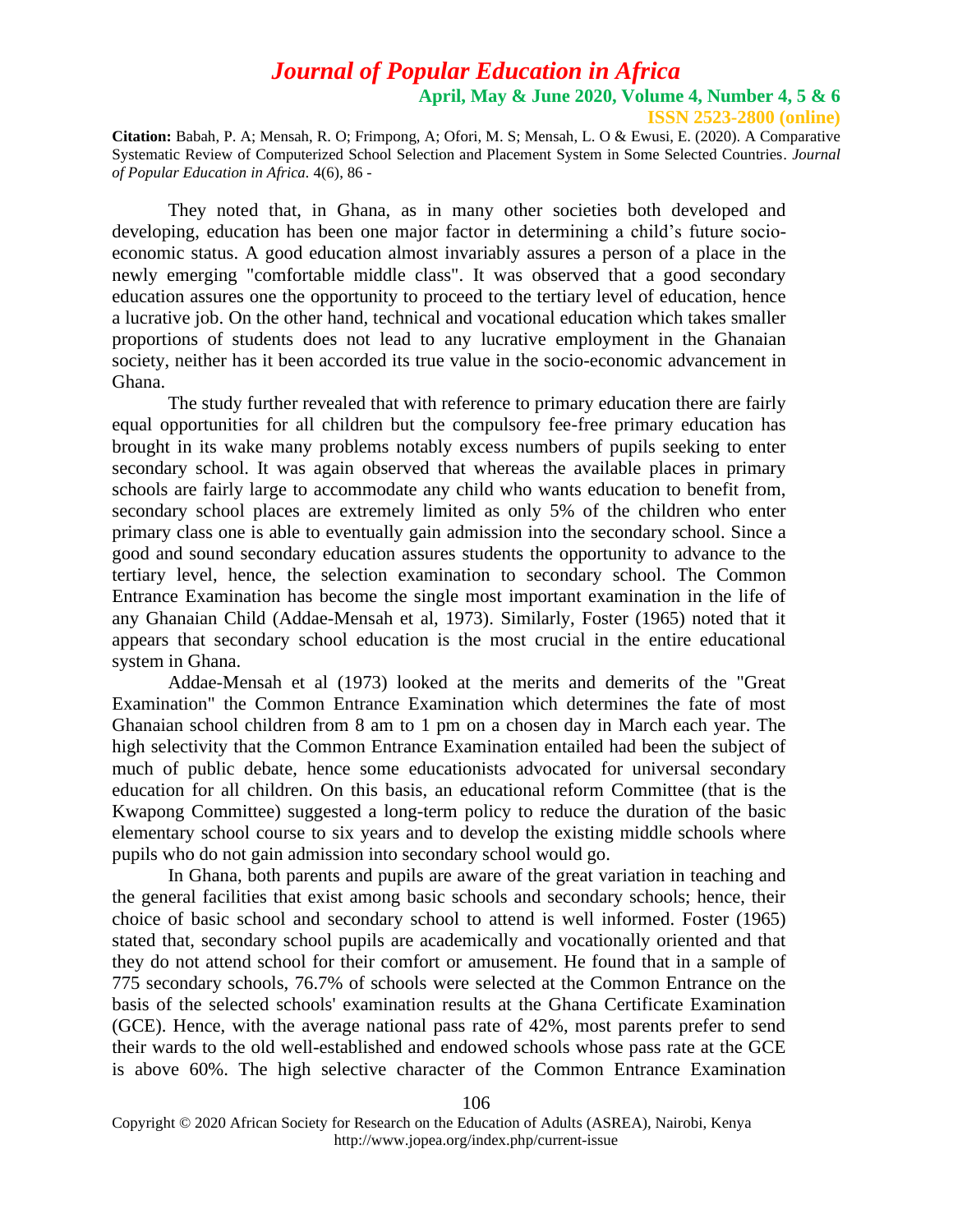**Citation:** Babah, P. A; Mensah, R. O; Frimpong, A; Ofori, M. S; Mensah, L. O & Ewusi, E. (2020). A Comparative Systematic Review of Computerized School Selection and Placement System in Some Selected Countries. *Journal of Popular Education in Africa.* 4(6), 86 -

coupled with the high competition for entry into secondary school has made competition to the well-endowed schools even keener than the national average.

The Common Entrance Examination unintentionally resulted in the creation of two classes of schools; the special private international or preparatory schools and the public schools. The child in the public school must be exceptionally bright to enter a firstclass school. As a result of competition for limited places in secondary schools, many parents deprived themselves of many basic needs and sacrificed to send their wards to private schools where their children will be specially trained to pass the Common Entrance Examination. It was noticed that at the Common Entrance Examination stage, one was dealing with "two culturally different" groups of students namely the private schools and Public schools. However, these groups of students were not significantly different in ability.

Addae-Mensah, et al (1973) opined that any selection mechanism must satisfy the condition that it is testing the potential ability of all groups equally, thus minimizing the effects of other variables such as the socio-economic background of candidates. They observed that the main criterion used in most schools in the application of the scores obtained at the Common Entrance Examination (CEE). But findings of their research cast serious doubts on the validity of using the Common Entrance Examination scores directly in selecting secondary school students because of the direct use of the raw scores favour children from the preparatory schools over the public schools. They supported their observation with analysis of the performance of the first twenty (20) candidates admitted into endowed secondary schools on the basis of the direct raw scores from the Common Entrance Examination. The study analyzed the performance of the top twenty students that were admitted into St. Augustine's College Cape Coast in 1972. Out of the twenty (20) students, eleven (11) were from the preparatory schools whiles nine (9) were from the public schools. Granting that the Common Entrance Examination results were a valid selection mechanism, one will expect that about the same proportions of students will be among the top twenty (20) students at the end of the first year in secondary school.

However, at the end of the first year at secondary school, there were only six out of the eleven students from the private schools as opposed to thirteen from the public schools. Even out of the six students within the top twenty (20) from the private or special schools, only four were in the original top twenty (20) at the Common Entrance Examination level while eight out of the original nine from the public schools were in the original twenty (20) from the Common Entrance Examination. This outcome holds strongly for the other top schools studied. They include Achimota College and Prempeh College. This, therefore, suggests that the Common Entrance Examination had overestimated the abilities of students in the private schools and underestimated the abilities of students from the public schools; hence, it is not a valid selection mechanism or tool for selecting and placing students into secondary schools.

They suggested that the raw Common Entrance Examination scores for both the private and public-school candidates should be normalized using appropriate statistical

Copyright © 2020 African Society for Research on the Education of Adults (ASREA), Nairobi, Kenya http://www.jopea.org/index.php/current-issue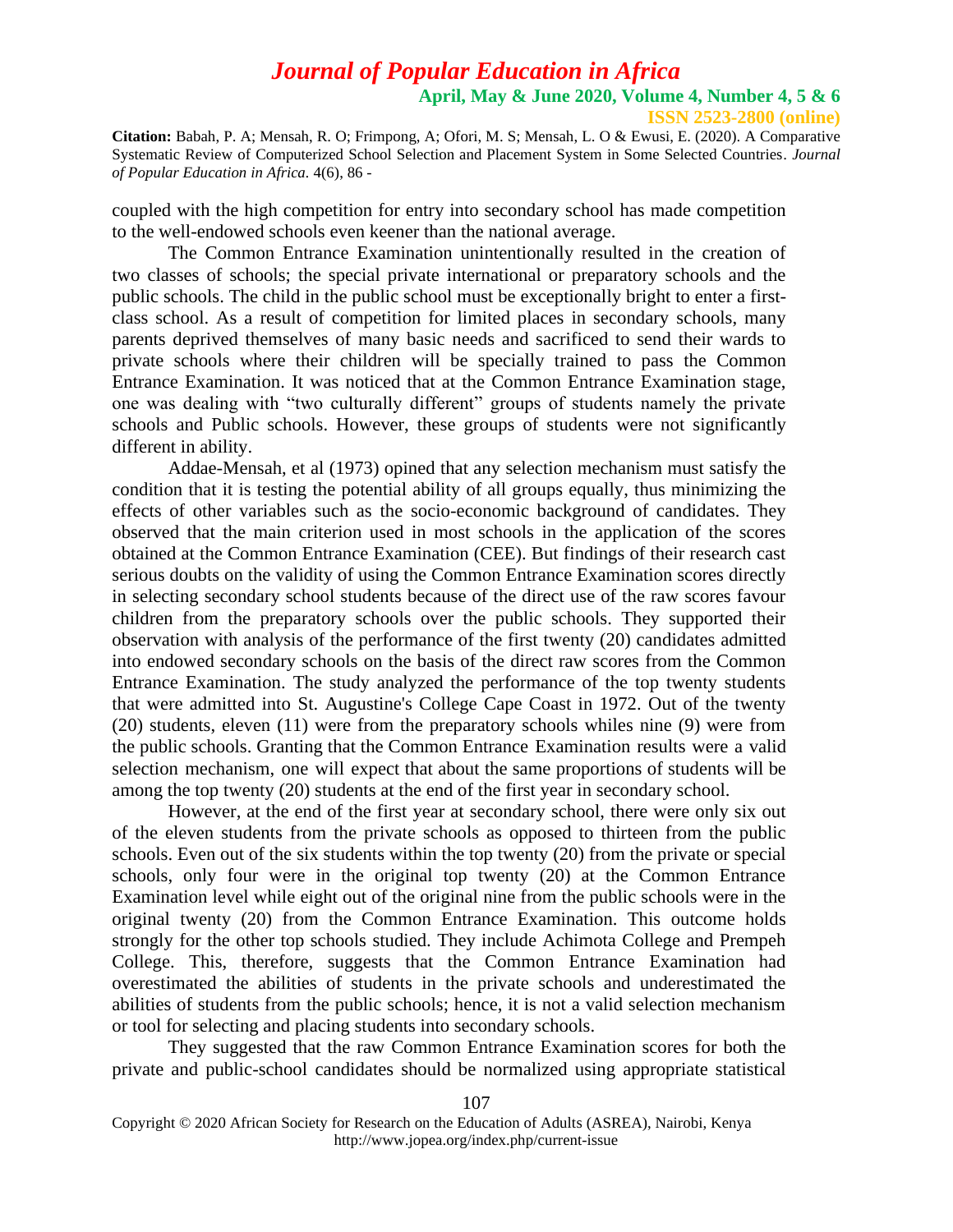**ISSN 2523-2800 (online)**

**Citation:** Babah, P. A; Mensah, R. O; Frimpong, A; Ofori, M. S; Mensah, L. O & Ewusi, E. (2020). A Comparative Systematic Review of Computerized School Selection and Placement System in Some Selected Countries. *Journal of Popular Education in Africa.* 4(6), 86 -

tools. It was indicated that frequency distributions and percentile norms will provide good methods for comparing the results (that is scores) of the two different groups (private and public schools) taking the same examination (CEE). Such norms graphically attained through the use of Ogives could be a useful tool or method of verifying as well as improving the validity of the test selection mechanism. By means of Ogives, correction factors can be worked out to even out the differences between the two groups. Prediction can then be made on the basis of corrected factors. For example, at the tenth  $(10<sup>th</sup>)$ percentile, a mark of 215 scored by a public-school pupil will be equivalent to a mark of 224 scored by a private school pupil. Such a technique for upgrading the scores of the public-school pupils will give the two groups, roughly equal chances of getting the secondary schools of their choice.

From the discussion, it is noticeable that, Addae-Mensah, et al (1973) have demonstrated that the unreliability and invalidity of the Common Entrance Examination as a mechanism for selecting students into secondary schools (that is Senior High Schools) in Ghana, by noting that the Common Entrance Examination overestimated the ability of the private school students while underestimating the ability of the publicschool students. They however, admitted that it will be practically difficult to set a test that is "culturally free" so as to overcome the problem of dissimilarities between the private schools and the public schools. They therefore recommended a statistical approach in terms of the use of percentiles or Ogives that will help to improve upon the selection process based on the Common Entrance Examination results.

Ajayi (2009) did a specific and empirical work on the selection and placement system in Ghana. He employed a unique dataset on Ghana's education system to examine school choice, student selection and placement. He noted that admission of Junior High School (JHS) students into Senior High Schools (SHS) is based on student's ranking of their three school choices and their performance in the Basic Education Certificate Examinations (BECE). He used a schooling demand model, and students' ranking of their three top selected schools to examine how preferences vary with student characteristics. He found out that a strategic student would rank his/her schools of preference based on choice and the likelihood of admission while naive students make choices based purely on preference and school popularity. He further observed that educational qualification strongly correlated with employment outcomes thus workers who complete the West African Senior School Certificate Examinations (WASSCE) at the end of Senior High School are more likely to work in the public sector and the formal private sector where wages are higher with job security. Hence, failure to advance to the SHS may have substantial implication for future welfare (see Ajayi's Education qualification and Employment Outcomes in Table 5)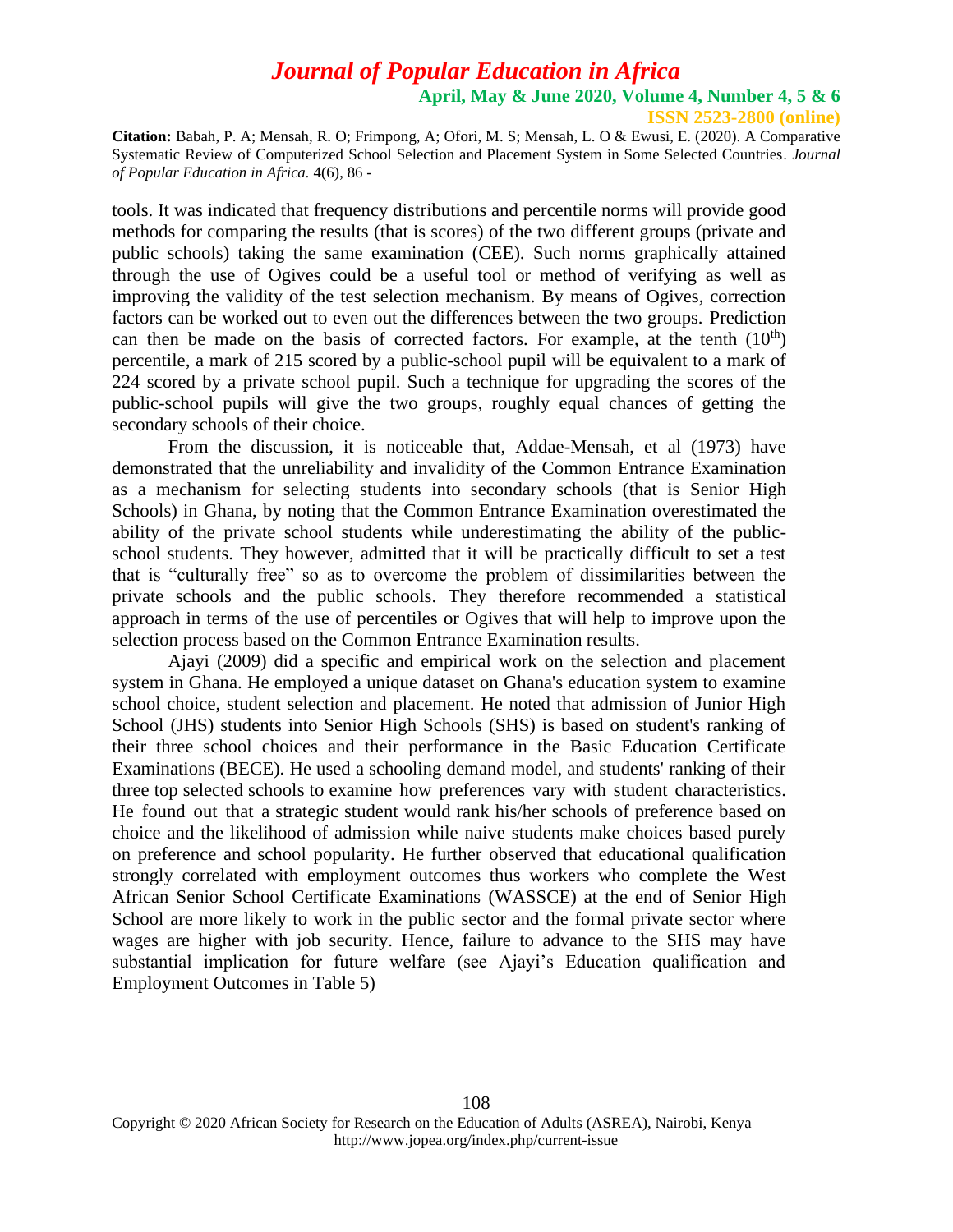**April, May & June 2020, Volume 4, Number 4, 5 & 6**

**ISSN 2523-2800 (online)**

**Citation:** Babah, P. A; Mensah, R. O; Frimpong, A; Ofori, M. S; Mensah, L. O & Ewusi, E. (2020). A Comparative Systematic Review of Computerized School Selection and Placement System in Some Selected Countries. *Journal of Popular Education in Africa.* 4(6), 86 -

|                                | None  | <b>BECE</b> | <b>WASSCE</b> | <b>Bachelor</b> | Total |
|--------------------------------|-------|-------------|---------------|-----------------|-------|
| Civil Service                  | 3.91  | 0.82        | 9.36          | 36.27           | 6.37  |
| <b>Other Public Service</b>    | 5.47  | 3.27        | 12.32         | 34.31           | 8.23  |
| Parastatal                     | 0.87  | 0.61        | 0.00          | 0.98            | 0.59  |
| Non-Government                 |       |             |               |                 |       |
| Organizations                  | 0.00  | 0.00        | 0.49          | 0.98            | 0.17  |
| Co-operatives                  | 0.52  | 0.20        | 0.49          | 0.00            | 0.34  |
| International                  |       |             |               |                 |       |
| Organizations                  | 0.52  | 0.20        | 0.00          | 1.96            | 0.42  |
| <b>Private Sector Formal</b>   | 10.94 | 15.93       | 32.02         | 20.59           | 17.15 |
| <b>Private Sector Informal</b> | 72.92 | 76.69       | 43.35         | 3.92            | 63.41 |
| <b>Agricultural Business</b>   | 4.43  | 1.84        | 1.48          | 0.98            | 2.55  |
| Other                          | 0.52  | 1.23        | 0.49          | 0.00            | 0.76  |
| <b>Observations</b>            | 384   | 489         | 203           | 102             | 1,178 |

#### **Table 5: Education Qualification and Employment Outcomes**

**Source:** Ajayi, (2009) using Ghana Living Standards Survey, 2005

Ghana inaugurated a Computerized School Selection and Placement System (CSSPS) in September 2005 with the aim of increasing transparency and enhancing the efficiency of the school transition process. Prior to this, the student selection and school admissions were carried out manually at the annual meeting of headteachers in each region following the announcement of examination results; students were required to choose all three of their schools from a single region to reduce the administrative burden of manual school assignment. Additionally, student selection cards were misplaced and parents routinely complained that school assignment was based on preferential treatment and not actually on merit because well – connected students were admitted into top and well – endowed schools even if they did not have the requisite grades.

The computerization mechanism was therefore designed to address several of the deficiencies inherent in the manual system. Under the CSSPS, students could pick schools from multiple regions and there is limited interference from headmasters in the school selection and assignment process. The CSSPS uses a deferred acceptance algorithm for a school assignment (Gale & Shapley, 1962). Under this algorithm students are ranked according to their priority levels (that is test scores in the case of the CSSPS); they are then proposed as a match to their first-choice school in order of their test score rankings. Students are assigned to their first choice if there is a space available. If the student is unassigned in the first round then the second-choice school is considered and the process repeats. In the second round, students can displace a student who was assigned in the first round if the first-round student has a lower examination score. Under this algorithm, there is no penalty for ranking schools in an arbitrary order within the set of the three firstchoice schools. This contrasts with the Boston mechanism which does not allow already assigned or placed students to be displaced in subsequent rounds. There are therefore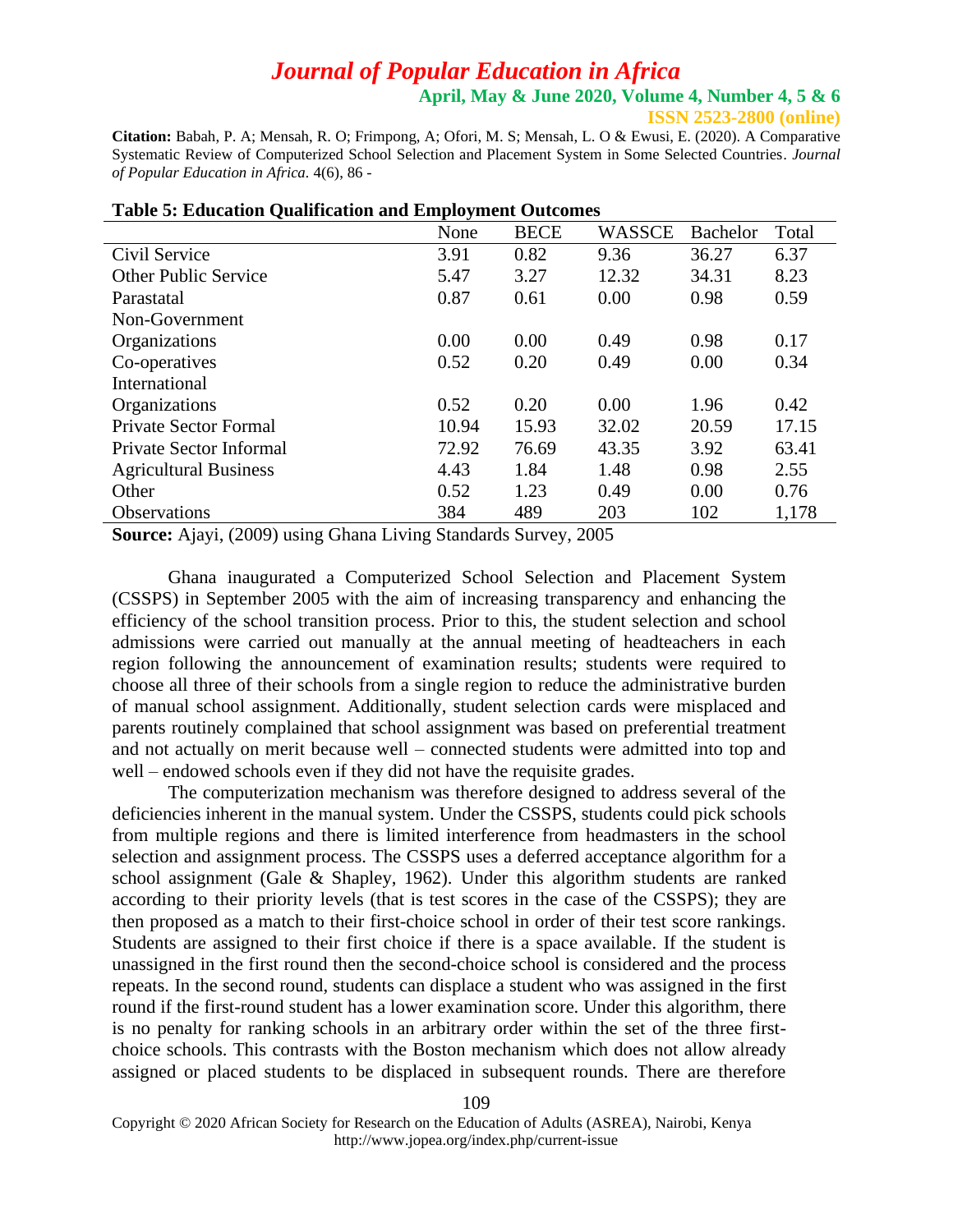**Citation:** Babah, P. A; Mensah, R. O; Frimpong, A; Ofori, M. S; Mensah, L. O & Ewusi, E. (2020). A Comparative Systematic Review of Computerized School Selection and Placement System in Some Selected Countries. *Journal of Popular Education in Africa.* 4(6), 86 -

clear incentives for making a strategic first choice under the Boston mechanism which does not apply under the deferred acceptance algorithm.

Students who are not placed or assigned to any of their chosen schools are assigned to any available space in their district or whenever possible. However, students who receive the passing grade may not be assigned to any school at all, if there are no spaces or vacancies remaining. Students are informed of their placement and are given thirty (30) days to report at their schools of placement once the school year begins, Heads of SHS are then required to report any unfilled places to the Ministry of Education so that the spaces can be allocated to previously unassigned students. Ajayi (2009) revealed and exposed the fact that there is imperfect compliance to this regulation and anecdote evidence suggests that certain schools under report the availability of spaces in order to reserve some which they then allocate at their discretion. To eliminate this problem, as a result of Ajayi's revelation in the 2009 school placement exercise; many schools were assigned more students than the declared places.

During the current school assignment process, the CSSPS makes enough effort to address socio-economic inequality. Several schools were evaluated and assigned a deprivation score arranging from 0 (not deprived) to 9 (highly- deprived). These scores are used to scale up test – scores for students from low – resourced Junior High School (JHS) and the rural schools in an attempt to compensate for the disadvantages of attending under-resourced schools, especially in the rural areas. It can be noticed that successive attempt of improvement in the mechanism of selection and placement into SHSs is to enhance efficiency and to increase access into second cycle institutions since there is always excess demand for placement over the existing vacancies in the secondary schools. This situation is worsened by the yearly increase in the number of JHSs in Ghana (See Table 6 below). The increase in the JHSs is accompanied by a corresponding increase in enrolment in the JHS. However, there is no significant increase in the number of SHSs. The number only increased from 492 in 2005/06 to 700 in 2006/07 and stagnated there. Evidence in Table 6 also shows that placement into SHSs fluctuates. That is, the number in the 2005/06 academic year was 384,455. This rose to 485,742 in 2006/07 but fell to 454,681 in 2007/08.

| Year    | No. of JHS | No. JHS Students | No. of SHS | No. of SHS Students |
|---------|------------|------------------|------------|---------------------|
| 2005/06 | 8497       | 1,121,887        | 492        | 384,455             |
| 2006/07 | -9334      | 1,170,801        | 700        | 485,742             |
| 2007/08 | 9507       | 1,224,964        | 700        | 454,681             |
|         |            |                  |            |                     |

**Source:** Ghana Education Service and Ajayi (2009)

### **Discussions**

1. It was revealed that enrollment in the least endowed schools did not increase significantly with the inception of the CSSPS. This contrasts Ajayi (2009), research findings which

110

Copyright © 2020 African Society for Research on the Education of Adults (ASREA), Nairobi, Kenya http://www.jopea.org/index.php/current-issue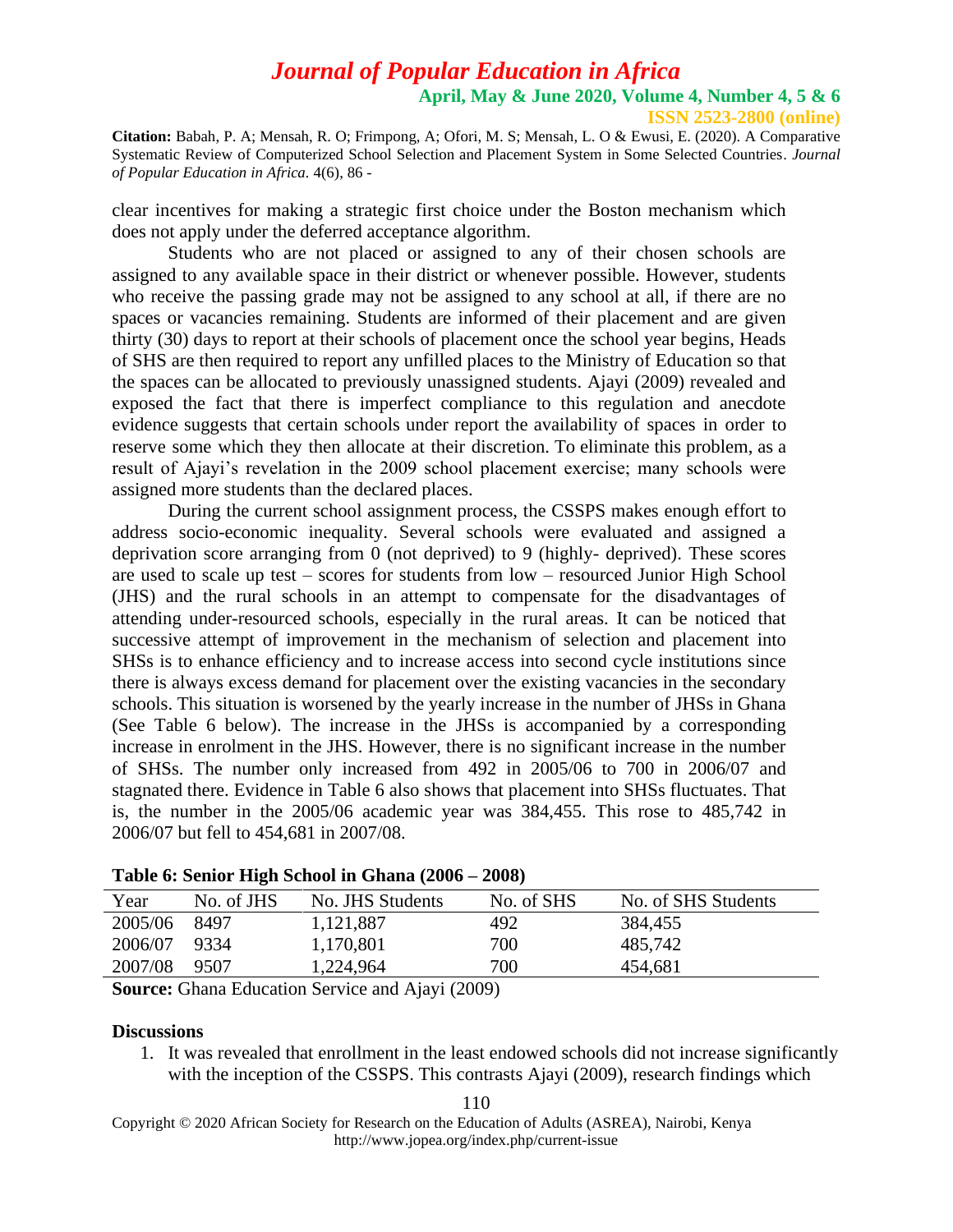**Citation:** Babah, P. A; Mensah, R. O; Frimpong, A; Ofori, M. S; Mensah, L. O & Ewusi, E. (2020). A Comparative Systematic Review of Computerized School Selection and Placement System in Some Selected Countries. *Journal of Popular Education in Africa.* 4(6), 86 -

said that several schools have been evaluated and assigned a deprivation score from 0 (not deprived) to 9 (highly –deprived). These deprivation scores were used to scale up test-scores for students from low resourced JHS and rural schools in order to compensate the students for disadvantages of attending under-resourced schools especially in the rural areas.

- 2. The findings of the study again showed that the CSSPS has greatly minimized the phenomenon of delay in placement. According to Ajayi (2009), the motive for the formulation and implementation of the CSSPS was to address the deficiencies inherent in the manual system such as delay in placement, favoritism, and heads taking decisions into their own hands to exploit students. Hence Ajayi findings were in congruent with this research finding that CSSPS placement reports on placement were sent at a faster rate and qualified students who were given placement were informed of their placement and were to report to the schools 30 days after they have received the information once the school year begins.
- 3. Fairness when it comes to the CSSPS placement as against the manual placement done previously. Although the system was seen to reduce delay in placement, Addae-Mensah, Djangmah and Agbenyega (1973) added that the criteria used for scoring the students was invalid and this has a negative effect on the rightful selection and placement of students. Hence Addae-Mensah et al concluded that there was no fairness with the CSSPS since the scores for the Common Entrance Exams has a root problem. Also, there is a limitation of preferential treatment from Heads of Senior High Schools to less qualified candidates who helped to swell up enrolment in rural schools because brilliant rural students with low scores have to remain in the rural schools. Heads of SHS and GES/MOE personnel played down the issues of corruption and the manipulation of the CSSPS by government officials and the rich as reasons for discontinuing the operation of the CSSPS as Stakeholders agreed that the CSSPS gives the true picture of student performance hence a better tool for selection and placement of students in SHSs and it also makes selection easy.

## **Limitations of the CSSPS**

- 1. Parents, as one of the major stakeholders in the CSSPS initiative, suggested that the CSSPS should be discontinued for two main reasons notably; the difficulty in replacing missing cards and names and the difficulty of rural students accessing placement in endowed schools.
- 2. Pressure on the choice/selection of endowed schools did not minimize with the inception of the CSSPS.
- 3. Challenges to the CSSPS were categorized into two groups, namely systemic errors and human factors. Systemic errors relate to human fallibility while the human factor challenge relates to human behaviour, that is, refusal of parents and their wards to accept placement to less endowed schools and any other school except those originally selected for placement. The human factor was identified as the major challenge to the CSSPS.

Copyright © 2020 African Society for Research on the Education of Adults (ASREA), Nairobi, Kenya http://www.jopea.org/index.php/current-issue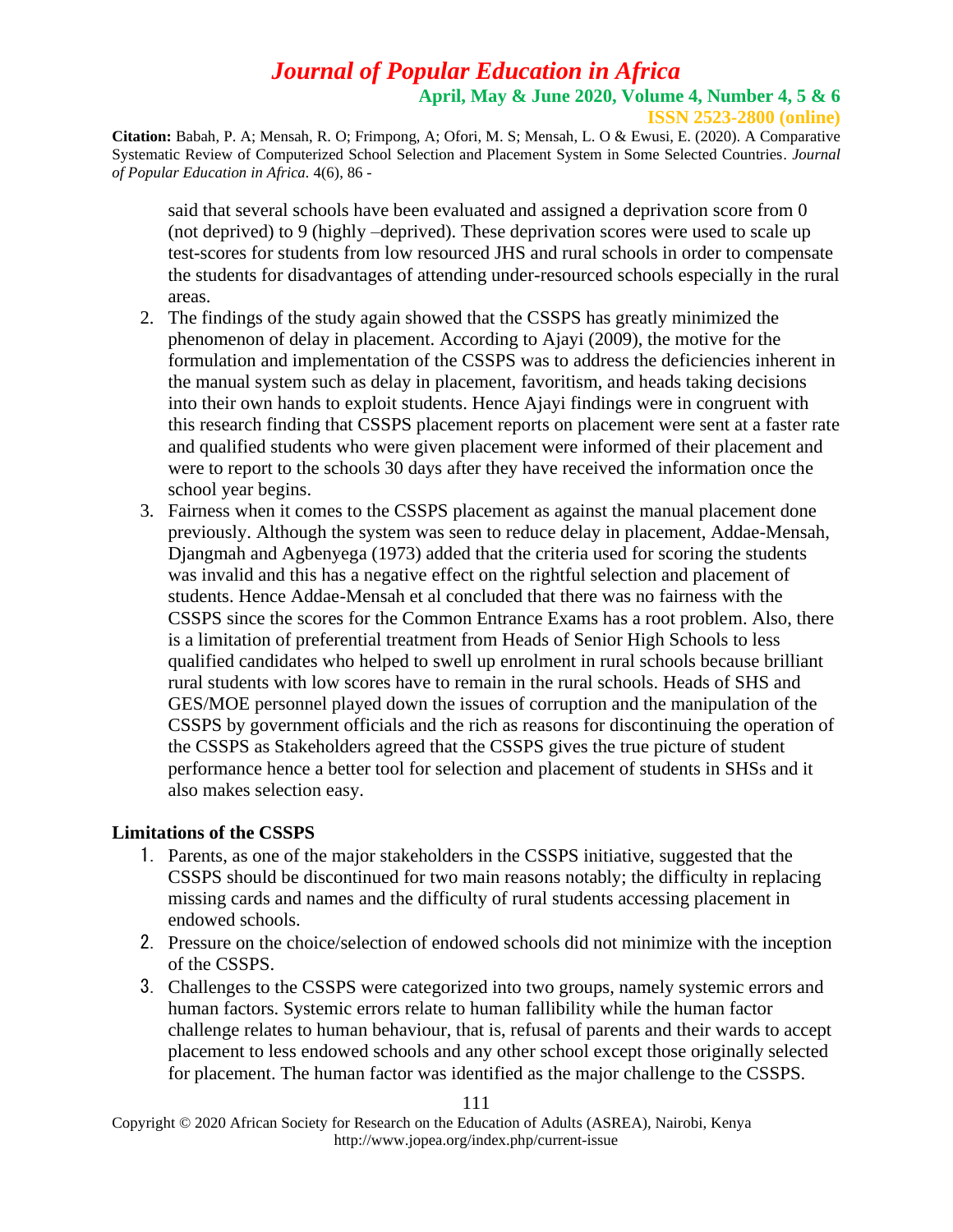**ISSN 2523-2800 (online)**

**Citation:** Babah, P. A; Mensah, R. O; Frimpong, A; Ofori, M. S; Mensah, L. O & Ewusi, E. (2020). A Comparative Systematic Review of Computerized School Selection and Placement System in Some Selected Countries. *Journal of Popular Education in Africa.* 4(6), 86 -

4. The CSSPS has greatly minimized the human errors that characterized the manual system of selection and placement of qualified students into SHSs but the human factor continues to be the major challenge to the smooth running of the CSSPS.

### **Conclusions and Recommendations**

On the strength of the finding, as summarized, the following conclusions are drawn. The CSSPS has not impacted positively and significantly in increasing the enrolment of the least endowed schools (Babah, Frimpong, Mensah, & Sakyi-Darko, 2020). The situation exists because the infrastructural, teaching and input conditions of the least endowed schools have not been improved alongside the inception of the CSSPS to serve as an attractive factor for students to shift from clamoring for the endowed schools for the less popular ones. Though the CSSPS has not to a large extent increased the enrolment of the least endowed schools, it has nominally increased the enrolment of the rural schools. Selection and placement on merit by the CSSPS have restricted average and brilliant rural students with low BECE scores to their local and community schools to the marginally swell-up student population in the rural schools since most bribery and favouritism channels to endowed schools have been minimized. The undue delay in the selection and placement of qualified students that characterized the manual selection and placement system was partly minimized with the inception of the CSSPS, at least, with the placement of the first batch of qualified students. However, subsequent placements from mob up exercises are still plagued with the delay syndrome.

On the whole, the CSSPS has to large extent minimized the problems that characterized the manual system, hence; on this premise, the CSSPS is a better alternative to the manual system as a tool for the selection and placement of qualified students into SHS, Technical and Vocational institutions. The inception of the CSSPS has not changed the pattern of preference and imbalance in the choice of endowed schools as first, second and third choices for placement. Stakeholders' holistic perception of the CSSPS was that it has eliminated misdemeanor behaviour of favouritism, bribery, corruption and frustration by SHS Heads. The majority of parents and students holds this view. On the part of the SHS Heads and GES/MOE personnel, the CSSPS has brought fairness in the selection and placement process which is purely based on merit.

The systemic and human errors that were associated with the manual system and the initial stages of the implementation of the CSSPS have been greatly minimized based on the repeated refining of the CSSPS over the study period of the system's operation. A daunting challenge that militates against the effective functioning of the CSSPS is the human factor in terms of behaviour. This was related to students' and parents' persistent refusal to accept placement to least endowed schools even in cases where students personally selected the schools for placement.

#### **Recommendations**

It is recommended that the Ministry of Education (MOE) and Ghana Education Service (GES) should provide inputs in time to the least endowed schools and also upgrade the infrastructural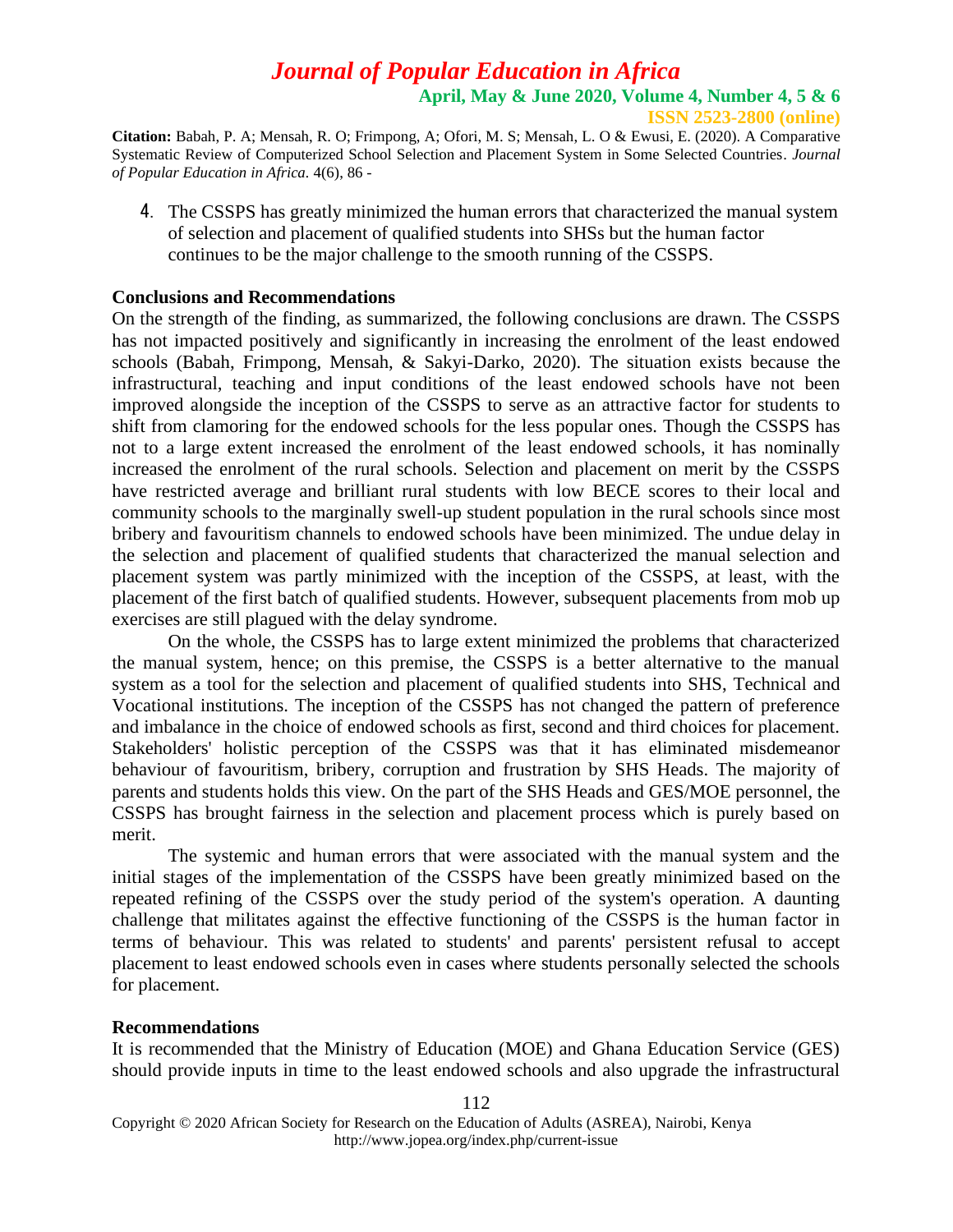**Citation:** Babah, P. A; Mensah, R. O; Frimpong, A; Ofori, M. S; Mensah, L. O & Ewusi, E. (2020). A Comparative Systematic Review of Computerized School Selection and Placement System in Some Selected Countries. *Journal of Popular Education in Africa.* 4(6), 86 -

facilities in the least endowed schools to make them attractive to students so as to reduce pressure on the endowed schools.

- 1. Incentive packages should be instituted by the Ministry of Education and the Ghana Education Service for teachers who teach in the least endowed schools especially the rural community Senior High Schools (SHSs) so as to work selflessly to produce results to entice students to such schools.
- 2. Students and parents should be conscientious by Junior High Schools (JHSs) Heads, Religious Leaders and personnel from the Computerized School Selection and Placement System (CSSPS) secretariat to accept placement into least endowed schools with the encouragement that buildings do not produce results. Performance depends on the efforts put in learning by students themselves.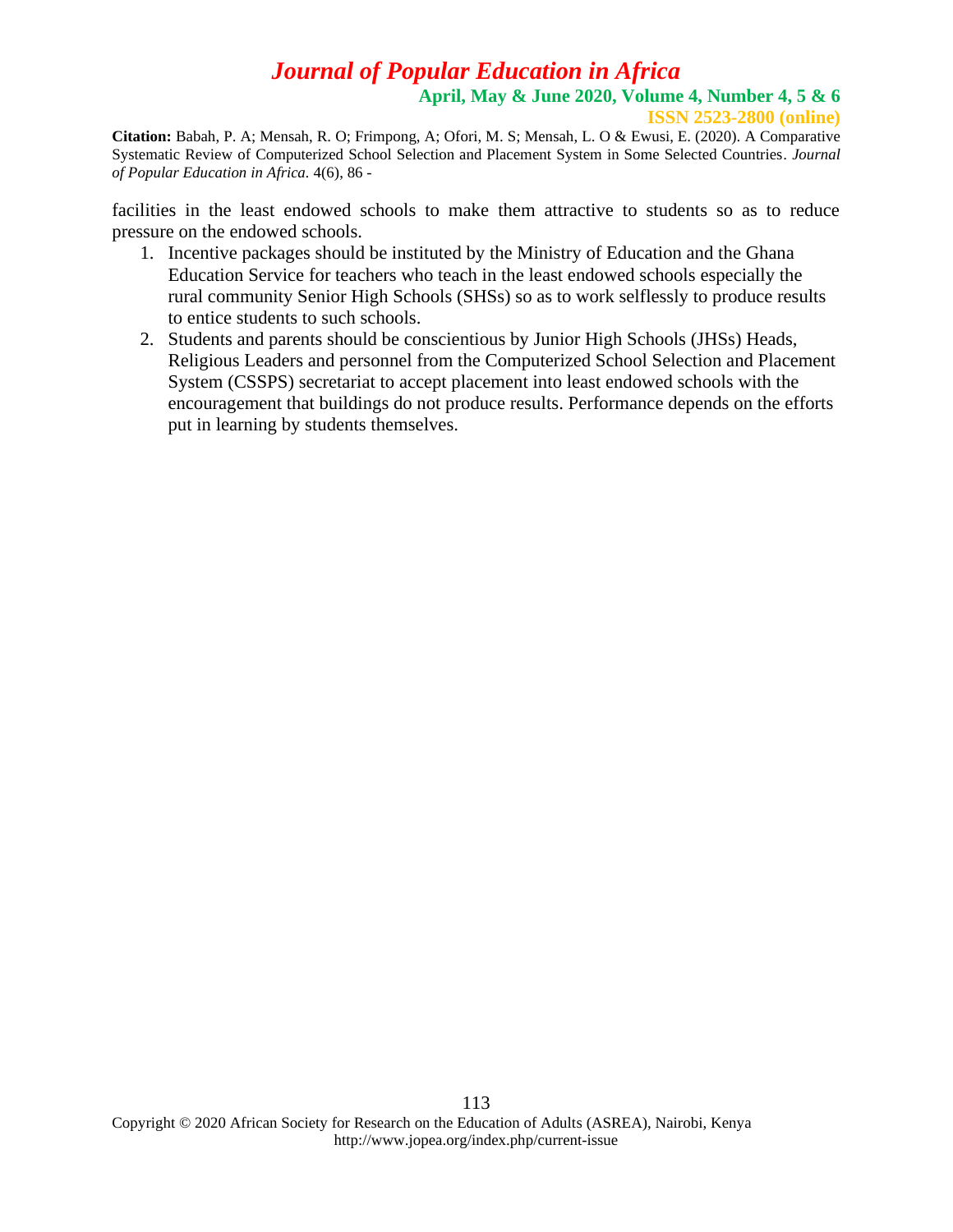**ISSN 2523-2800 (online)**

**Citation:** Babah, P. A; Mensah, R. O; Frimpong, A; Ofori, M. S; Mensah, L. O & Ewusi, E. (2020). A Comparative Systematic Review of Computerized School Selection and Placement System in Some Selected Countries. *Journal of Popular Education in Africa.* 4(6), 86 -

### **References**

- Addai-Mensah, I., Djangmah, J.S., & Agbenyega, C.O. (1973). Family background and Educational opportunities in Ghana; (A critical look at the secondary school selection mechanism – the common entrance examination). Cape Coast: University Press.
- Agyei Twum, F. (2006). How computerized school placement has eliminated corruption, eased

parents' anxiety. As retrieved on 21<sup>st</sup> August, 2009<http://www.edughana.net/cssBP.hon>

- Ajayi, K. (2009). Strategic behaviour and revealed preferences; lessons from choice and student's placement in Ghana. Berkely: University of California.
- Amedahe, F.K. (2002). *Notes on research methods.* An unpublished document, University of Cape Coast.
- Amedahe, F. K; & Asamoah-Gyimah, E. (2005). *Introduction to educational research*. Cape Coast: Centre for Continuing Education of the University of Cape Coast (CCEUCC)
- Ary, D., Jacobs, L.C & Razavieh A. (1990). *Introduction to research in education*. California: Wardsworth Publishing Company
- Asamoah-Gyimah, K. & Doudo, F. (2007) *Introduction to research methods in education.* BEC 158 Winneba. Institute for Educational Development and Extension. University of Education, Winneba 156
- Babah, P.A., Frimpong, A., Mensah, R.O., & Sakyi-Darko, M. (2020). Computerized School Selection and Placement System in The Greater Accra Region of Ghana: Perception of Stakeholders. *Journal of Educational & Psychological Research, 2 (2),* 96-110.
- Bacchus, M.K. (1966). *Education for development and underdevelopment: Guyana's educational system and its implications for the third world.* Waterloo, Ontario., Canada: Wilfrid Laurier University Press.
- Best, J. W. & Khan, J. V. (1995) *Research in education.* Boston: Brown & Benchmark Publishers.

Blay. L, (2009, Sept. 11) The BECE result and placement into senior high schools – the realities. *Ghanaian Times,* (p.22)

- Bohanec, M. & Rajkovic, V. (1987). *An expert system approach to multi –decision- making.*  Proceeding of IASTED International Conference "Expert Systems (ed. M.H Hamza) Act Press"
- Bonney, E. (2009, Aug. 17). Errors in computerized placement system eliminated. *Daily Graphic* (p. 17).
- Bonney, E. (2008, Oct. 14). Parents complain about computerized selection system. *Daily Graphic* p. 24.
- Bonney, E. (2009. Oct. 5) No deals in BECE placement. *Daily Graphic* (No. 18038), p.15. Central Statistical Office 1987, pg.34.
- CSSPS Report, (2005) Computerized School Selection and Placement System. Accra: MOE (Ministry of Education)
- CSSPS Report, (2006) Computerized School Selection and Placement System. Accra: MOE (Ministry of Education)
- 114 Creswell, J. W. (1994). *Research design: Qualitative and quantitative approaches.* Thousand

Copyright © 2020 African Society for Research on the Education of Adults (ASREA), Nairobi, Kenya http://www.jopea.org/index.php/current-issue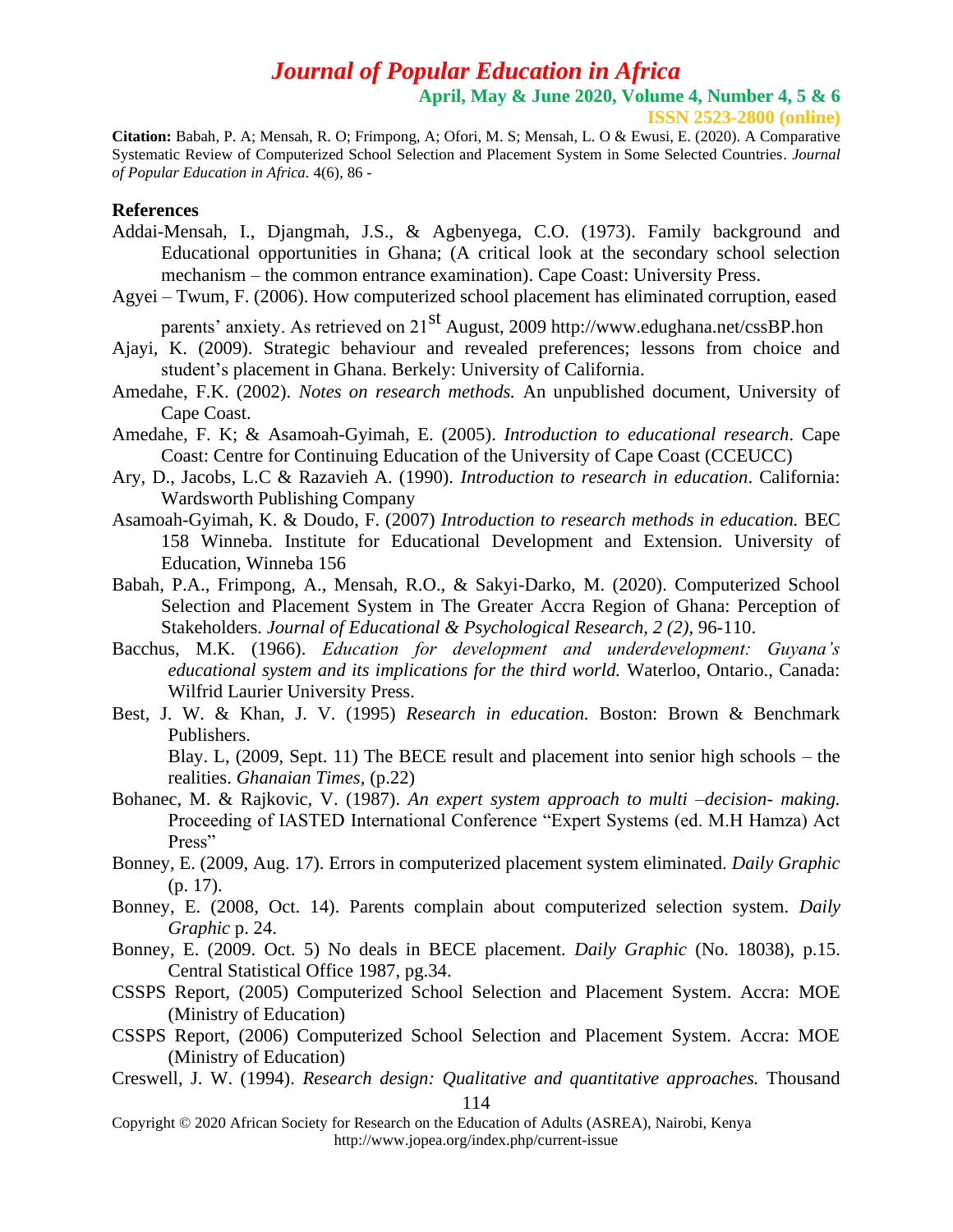**April, May & June 2020, Volume 4, Number 4, 5 & 6**

**ISSN 2523-2800 (online)**

**Citation:** Babah, P. A; Mensah, R. O; Frimpong, A; Ofori, M. S; Mensah, L. O & Ewusi, E. (2020). A Comparative Systematic Review of Computerized School Selection and Placement System in Some Selected Countries. *Journal of Popular Education in Africa.* 4(6), 86 -

Oaks, CA: SAGE. 157

- Cronbach, L. J. (1957) *Co-efficient Alpha and the internal structure of tests.* Psychometrika 16: 297-334.
- Dale, A. (1986). Social class and the self-employement sociology. *The Journal of British Sociological Association, 20(3), 430- 434.*
- Descombes (2003). *A good research guide: For small scale social research projects.* (2<sup>nd</sup> ed) Maidenhead United Kingdom: Open University Press
- Duflo, E. Dupas, P., & Kremer, M. (2008). *"Peer effect and the impact of tracking: Evidence from a randomised evaluation in Kenya*" A working paper.
- Ebel, R. L. (1972). *Essentials of educational measurement.* Engle-wood Cliffs, NJ: Prentice Hall, Inc.
- Editorial Statement (2008). Accept CSSPS admission. *Junior Graphic* (2008 Wed, Nov.19) pp. 19-25.
- Education in Kenya. (2008). As retrieved on 2008, 30/08/2008 from *http://en.wikipedia.org/wiki/education in Kenya.*
- Education in Trinidad and Tobago. (2008). As retrieved on 2008, 23/08/2008 from *http://en.wikipedia.org/wiki/education in Trinidad\_and\_Tobago.* Education in Taiwan (2008/2009) (n.d). As retrieved on 2008, 6/08/2008 from [http://www.edu.tw/files/publication/B0013/2010-2](http://www.edu.tw/files/publication/B0013/2010-2011_Education_in_Taiwan.pdf)*011\_Education\_in\_Taiwan.pdf*
- Effon, S. (1997, Feb. 16). *"*In Japan, even tots must make the grade" *Los Angeles Times*, pp. 1- 17. 158
- Foster, P.J. (1965). *Education and social change in Ghana*. London. Routledge and Kegan
- Fraenkel, J.R. & Wallen, N.E. (2000). *How to design and evaluate research in education* (3rd ed.). Home wood, IL: Irwin.
- Fraenkel, J.R. & Wallen, N. E. (2002). *How to design and evaluate research in education*, (4<sup>th</sup> ed). New York, NY: McGraw-Hill.
- Gale, D. and Shapeley, L. S. (1962). *College admissions and the stability of marriage.* The American Mathematical Monthly, 59(1), 9-15.
- Gamoran, A. and Nestrad, M. (1990). *Tracking instruction and achievement.* Paper prepared for World Congress of Sociology, Madriv Spain [13].
- Gay, G. (1991). *Culturally diverse students and social studies.* In J.P. Shaver (Ed.) *Handbook of research on social studies teaching and learning* (pp. 144-156) New York: Macmillan
- Hallinan, M. T. (1997). The Sociological study of social change. *American Sociological Review*  62,1-11
- Hearns, J. C. (1984). The relative roles of ascribed and socio-economic characteristics in college destinations. *Sociology of Education*, 57 (13)
- Higher education system in turkey. (2008). As retrieved 22/06/2008, from *http:// www.db.in.tum.de/teaching/ws0708/hsufg/index.html*
- Koomson, A. K., Brown. P. & Edjah. K. (2006) *Psychological Foundations of Education.*

Copyright © 2020 African Society for Research on the Education of Adults (ASREA), Nairobi, Kenya http://www.jopea.org/index.php/current-issue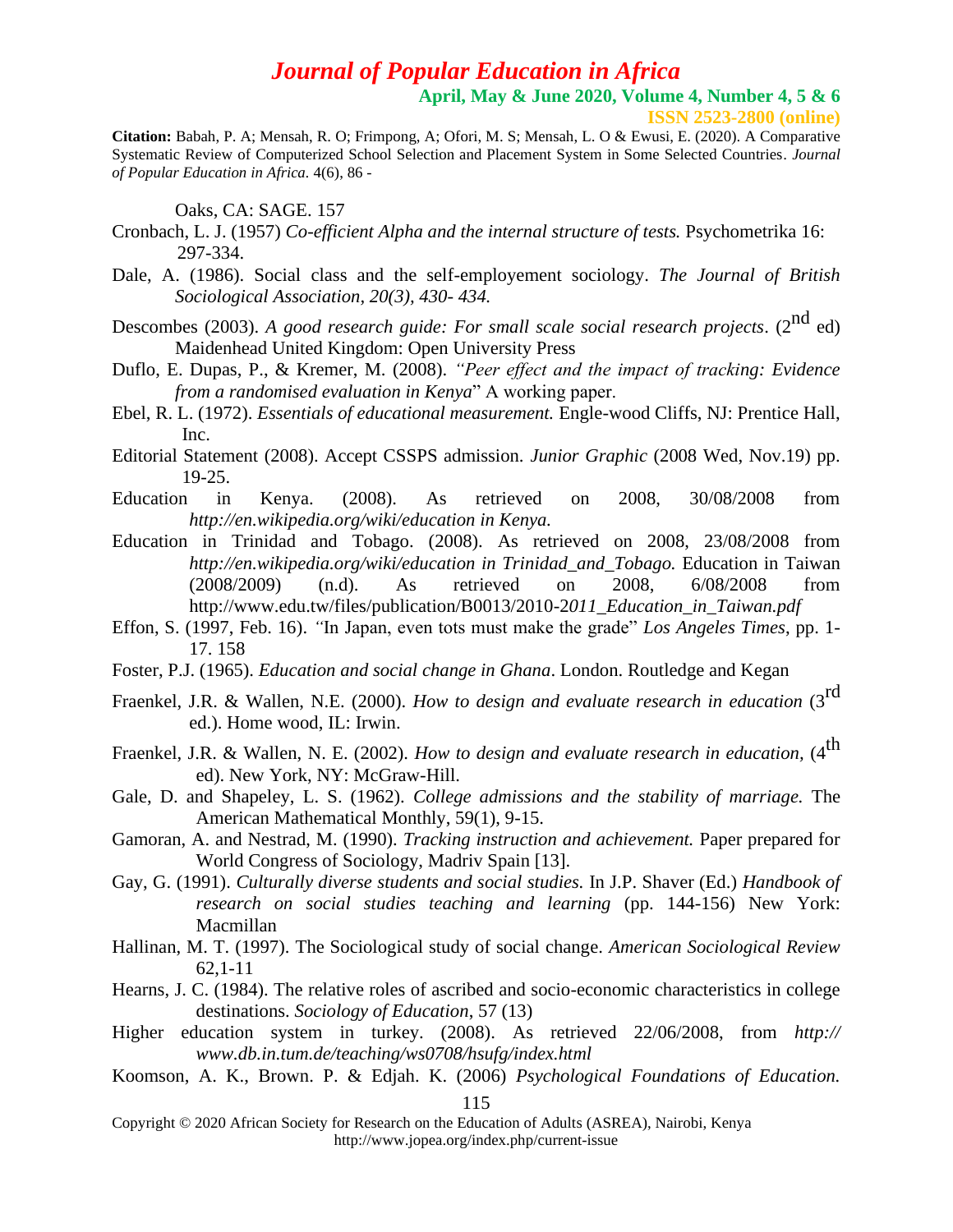**April, May & June 2020, Volume 4, Number 4, 5 & 6**

**ISSN 2523-2800 (online)**

**Citation:** Babah, P. A; Mensah, R. O; Frimpong, A; Ofori, M. S; Mensah, L. O & Ewusi, E. (2020). A Comparative Systematic Review of Computerized School Selection and Placement System in Some Selected Countries. *Journal of Popular Education in Africa.* 4(6), 86 -

University of Cape Coast Centre for Continuing Education

Lindsay, P. H. & Norman, D. A. (1997). *Human information processing: An introduction to*

psychology, 2<sup>nd</sup> edition New York; Academic Press 159

- MacMillan, J.H. (1996). *Educational Research: Fundamentals for the consumer* (2<sup>nd</sup> ed.) New York: Harper Collins Publishers Inc.
- Mensh, E. & Mensh, H. (1991). *The IQ methodology: Class, race, gender and inequality.*  Carbonbale: Southern Illinois University Press.
- Ministry of Education (2003) *Second Status report on computerized school selection and placement system* (CSSPS). Accra: MOE
- Misir, P. (2002) *Perspectives: Loss of talent through secondary entrance examination* SSEE As retrieved on 20/08/2009 from mhtml: file://I:education%20 Guyana%20- %20SSEE.mht
- Neil, D. M. and Medina, N. J. (1989). *Standardized testing: Harmful to educational health:* Phi, Delta Kappan, 70 [688-697].
- Nwana, O.C (1981) *Introduction to educational research.* Ibadan: Heinemann Educational Books Limited
- Nwana, O.C. (1992) *Introduction to educational research for student-teachers: Designing the study.* Nigeria*:* Heinemann Educational Books. (Nig.) PLC.
- Oakes, J. (1990) *Multiplying inequalities*. *The effects of race, social class and tracking on opportunities to learn mathematics and science*. Santa Monica, CA: RAND Corp [13].
- Olave, M. Rajkovic, V. & Bohanec, N. (1989). Computer based support systems for nursery schools (in Slovene language). *Ljubljiana "Joef Stefan Institute"* IJSDP-3920 160
- Openheim, A.N. (1966) *Questionnaire design and attitude measurement.* London: Heinemann
- Osuala, E.C (2005) *Introduction to research methodology*. 4<sup>th</sup> ed. Enugu: Africana-Fep Publishers Ltd.
- Payne, D, A. (1997). *Applied educational assessment*. Washington: Wadsworph Publishers and Co.
- Quansah, H.B. (2008, Nov 19-25) GES closes 2008 admissions under CSSPS*. Junior Graphic*  p.6
- Robinson A. (1990). Co-operation or Exploitation? The argument against co- operative learning for talented students. *Journal for the Education of the Gifted*. 5, 13.
- Sadker, M. P. and Sadker, D. M. (2000). *Teachers, schools and society* (6<sup>th</sup> ed) New York: Mcgraw- Hill, High Education Publications.

Sarantakos, S. (2005). *Social Research* (3rd ed) Palgrave. *New York*: Academic Press.

Saunders, M.N.K. Lewis, P. & Thornhill, A. (1997). *Research methods for business students*. London: Pitman Publishing.

Somuah, H. (2007). Placement system manual admission system. CSSPS Secretariat. Accra: MOE

Copyright © 2020 African Society for Research on the Education of Adults (ASREA), Nairobi, Kenya http://www.jopea.org/index.php/current-issue